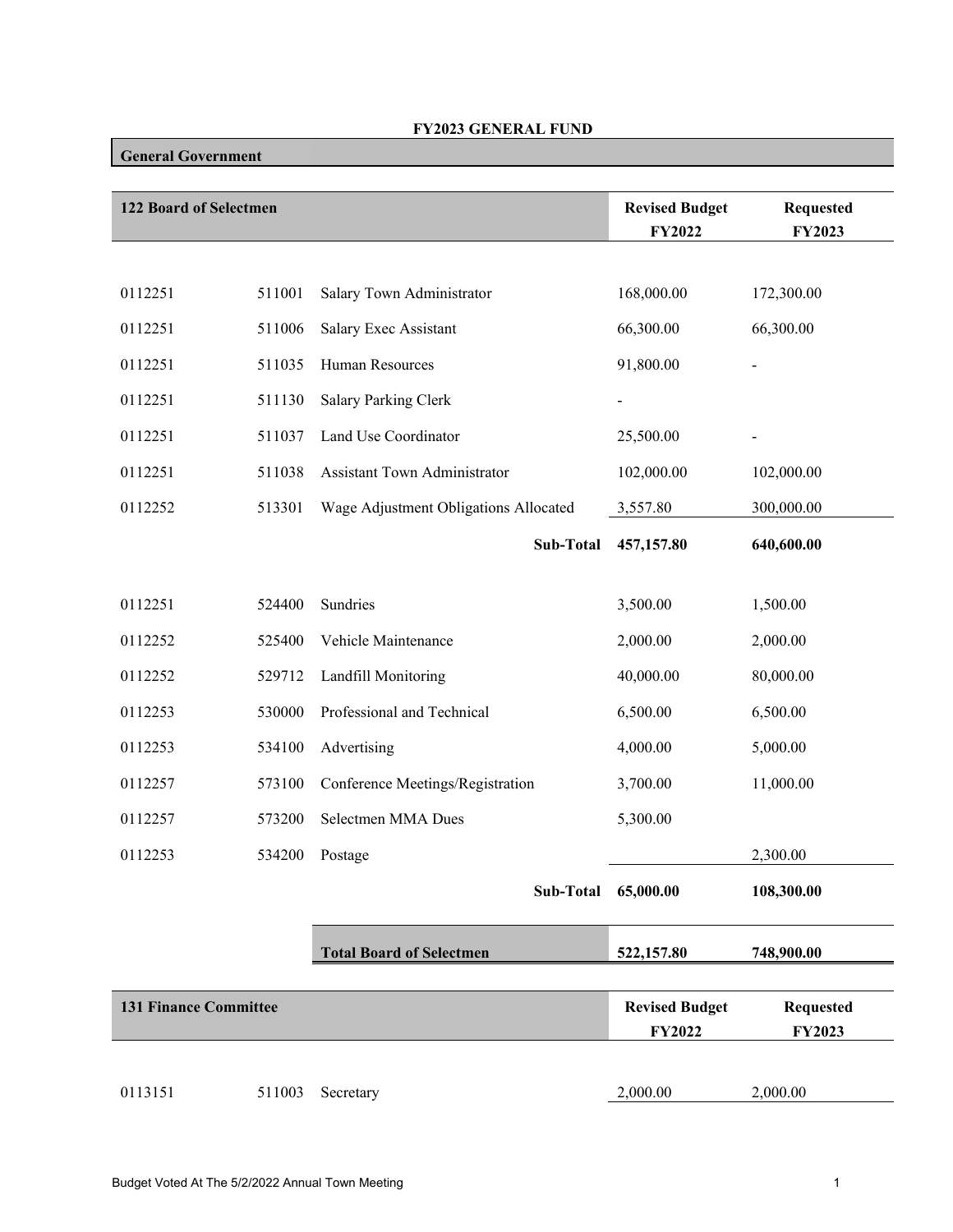|                |        |                                  | Sub-Total | 2,000.00                 | 2,000.00         |
|----------------|--------|----------------------------------|-----------|--------------------------|------------------|
|                |        |                                  |           |                          |                  |
| 0113157        | 573100 | Conference Meetings/Registration |           | 1,000.00                 | 1,000.00         |
| 0113157        | 579800 | Reserve Fund                     |           | 177,328.00               | 199,000.00       |
|                |        |                                  | Sub-Total | 178,328.00               | 200,000.00       |
|                |        |                                  |           |                          |                  |
|                |        | <b>Total Finance Committee</b>   |           | 180,328.00               | 202,000.00       |
|                |        |                                  |           |                          |                  |
| 135 Accounting |        |                                  |           | <b>Revised Budget</b>    | <b>Requested</b> |
|                |        |                                  |           | <b>FY2022</b>            | <b>FY2023</b>    |
| 0113551        | 511001 | Town Accountant                  |           | 102,000.00               | 102,000.00       |
|                |        |                                  |           |                          |                  |
| 0113551        | 511002 | <b>Assistant Town Accountant</b> |           | 60,726.45                | 60,737.00        |
| 0113551        | 511003 | Clerical                         |           | 41,641.36                | 41,907.00        |
|                |        |                                  | Sub-Total | 204,367.81               | 204,644.00       |
|                |        |                                  |           |                          |                  |
| 0113552        | 530000 | Professional & Technical         |           |                          |                  |
| 0113552        | 620004 | <b>OPEB</b> Report               |           | 8,600.00                 | 8,600.00         |
| 0113553        | 534400 | Telephone                        |           | 660.00                   | 660.00           |
| 0113554        | 543100 | Sundries                         |           | 1,200.00                 | 1,200.00         |
| 0113557        | 573200 | Dues & Seminars                  |           | 4,000.00                 | 4,000.00         |
|                |        |                                  | Sub-Total | 14,460.00                | 14,460.00        |
|                |        |                                  |           |                          |                  |
|                |        | <b>Total Accounting</b>          |           | 218,827.81               | 219,104.00       |
|                |        |                                  |           | $\overline{\phantom{a}}$ |                  |
| 141 Assessor   |        |                                  |           | <b>Revised Budget</b>    | <b>Requested</b> |
|                |        |                                  |           | FY2022                   | FY2023           |
|                |        |                                  |           |                          |                  |
| 0114151        | 511001 | Personnel - Appraiser            |           | 100,000.00               | 104,000.00       |
| 0114151        | 511003 | Personnel - Clerical             |           | 82,336.20                | 86,033.43        |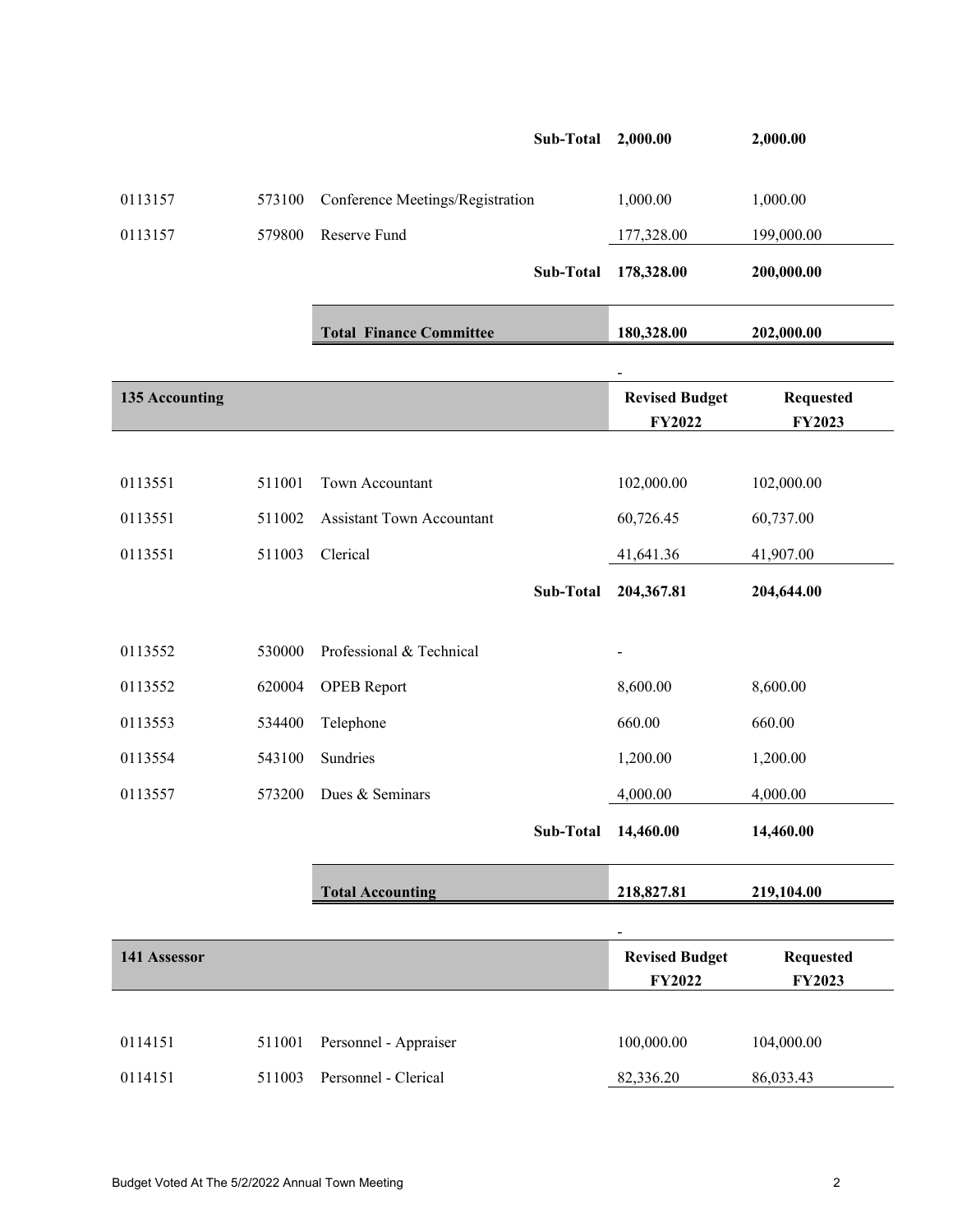|                        |        |                                 | Sub-Total        | 182,336.20                             | 190,033.43                        |
|------------------------|--------|---------------------------------|------------------|----------------------------------------|-----------------------------------|
| 0114153                | 530200 | Legal Services                  |                  | 2,000.00                               | 2,000.00                          |
| 0114153                | 531207 | Maps / Engineering              |                  | 2,700.00                               | 2,700.00                          |
| 0114153                | 531209 | Binding Tax & Deed Books        |                  | 400.00                                 | 400.00                            |
| 0114153                | 534200 | Postage                         |                  | 1,500.00                               | 1,500.00                          |
| 0114153                | 573200 | Dues & Seminars                 |                  | 2,500.00                               | 2,500.00                          |
| 0114154                | 543100 | Sundries                        |                  | 1,500.00                               | 1,500.00                          |
| 0114154                | 543300 | Computer Software               |                  | 11,000.00                              | 11,000.00                         |
|                        |        |                                 | <b>Sub-Total</b> | 21,600.00                              | 21,600.00                         |
|                        |        | <b>Total Assessors Budget</b>   |                  | 203,936.20                             | 211,633.43                        |
| <b>142 Revaluation</b> |        |                                 |                  | <b>Revised Budget</b><br><b>FY2022</b> | <b>Requested</b><br><b>FY2023</b> |
| 0114252                | 620002 | <b>Revaluation Services</b>     |                  | 16,500.00                              | 69,500.00                         |
|                        |        |                                 | Sub-Total        | 16,500.00                              | 69,500.00                         |
|                        |        | <b>Total Revaluation Budget</b> |                  | 16,500.00                              | 69,500.00                         |
|                        |        |                                 |                  |                                        |                                   |
| <b>145 Treasurer</b>   |        |                                 |                  | <b>Revised Budget</b><br>FY2022        | <b>Requested</b><br>FY2023        |
|                        |        |                                 |                  |                                        |                                   |
| 0114551                | 511001 | Treasurer                       |                  | 83,640.00                              | 85,731.00                         |
| 0114551                | 511002 | <b>Assistant Treasurer</b>      |                  | 46,867.98                              | 48,689.55                         |
| 0114551                | 511003 | Clerical                        |                  | 44,583.18                              | 46,570.00                         |
|                        |        |                                 | Sub-Total        | 175,091.16                             | 180,990.55                        |
| 0114553                | 530200 | Legal                           |                  | 3,000.00                               | 3,000.00                          |
| 0114553                | 534300 | Postage                         |                  | 5,500.00                               | 5,500.00                          |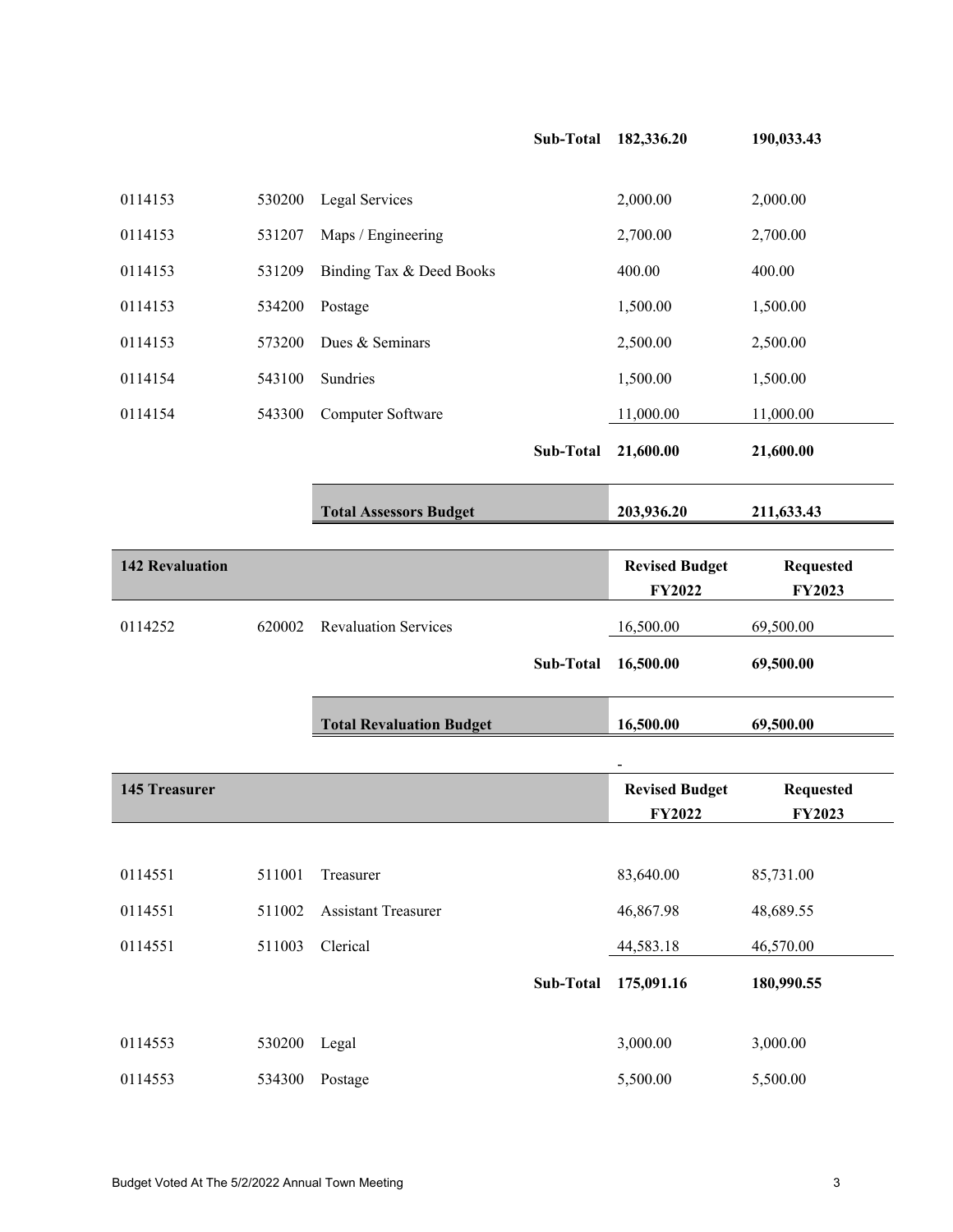| 0114553                   | 538000 | Tax Title                         |           | 40,000.00                              | 50,000.00                  |
|---------------------------|--------|-----------------------------------|-----------|----------------------------------------|----------------------------|
| 0114553                   | 539100 | Payroll Processing Fees           |           | 40,000.00                              | 40,000.00                  |
| 0114553                   | 539200 | <b>Medicaid Billing Fees</b>      |           | 14,000.00                              | $\blacksquare$             |
| 0114554                   | 542000 | Office Supplies                   |           | 3,000.00                               | 5,000.00                   |
| 0114557                   | 573200 | Dues & Meetings                   |           | 1,000.00                               | 3,000.00                   |
|                           |        |                                   | Sub-Total | 106,500.00                             | 106,500.00                 |
|                           |        | <b>Total Treasurer Budget</b>     |           | 281,591.16                             | 287,490.55                 |
| 146 Tax Collector         |        |                                   |           | <b>Revised Budget</b><br><b>FY2022</b> | <b>Requested</b><br>FY2023 |
|                           |        |                                   |           |                                        |                            |
| 0114651                   | 511001 | Tax Collector                     |           | 83,640.00                              | 85,731.00                  |
| 0114651                   | 511002 | <b>Assistant Tax Collector</b>    |           | 46,626.24                              | 46,661.58                  |
| 0114651                   | 511003 | Clerical                          |           | 20,283.72                              | 39,006.45                  |
| 0114651                   | 511130 | Parking Clerk                     |           | 1,200.00                               | 1,200.00                   |
|                           |        |                                   | Sub-Total | 151,749.96                             | 172,599.03                 |
| 0114653                   | 534300 | Postage/Maint./Supplies           |           | 15,000.00                              | 15,000.00                  |
| 0114653                   | 538000 | Tax Lien                          |           | 5,000.00                               | 5,000.00                   |
| 0114654                   | 543100 | Sundries                          |           | 3,000.00                               | 4,000.00                   |
| 0114657                   | 573201 | Dues/Meetings/Travel              |           |                                        | 1,000.00                   |
|                           |        |                                   | Sub-Total | 23,000.00                              | 25,000.00                  |
|                           |        | <b>Total Tax Collector Budget</b> |           | 174,749.96                             | 197,599.03                 |
| <b>151 Legal Services</b> |        |                                   |           | <b>Revised Budget</b><br><b>FY2022</b> | <b>Requested</b><br>FY2023 |
| 0115153                   | 530200 | Town Counsel - Legal Services     |           | 200,000.00                             | 200,000.00                 |
| 0115153                   | 530202 | Legal Zoning                      |           |                                        |                            |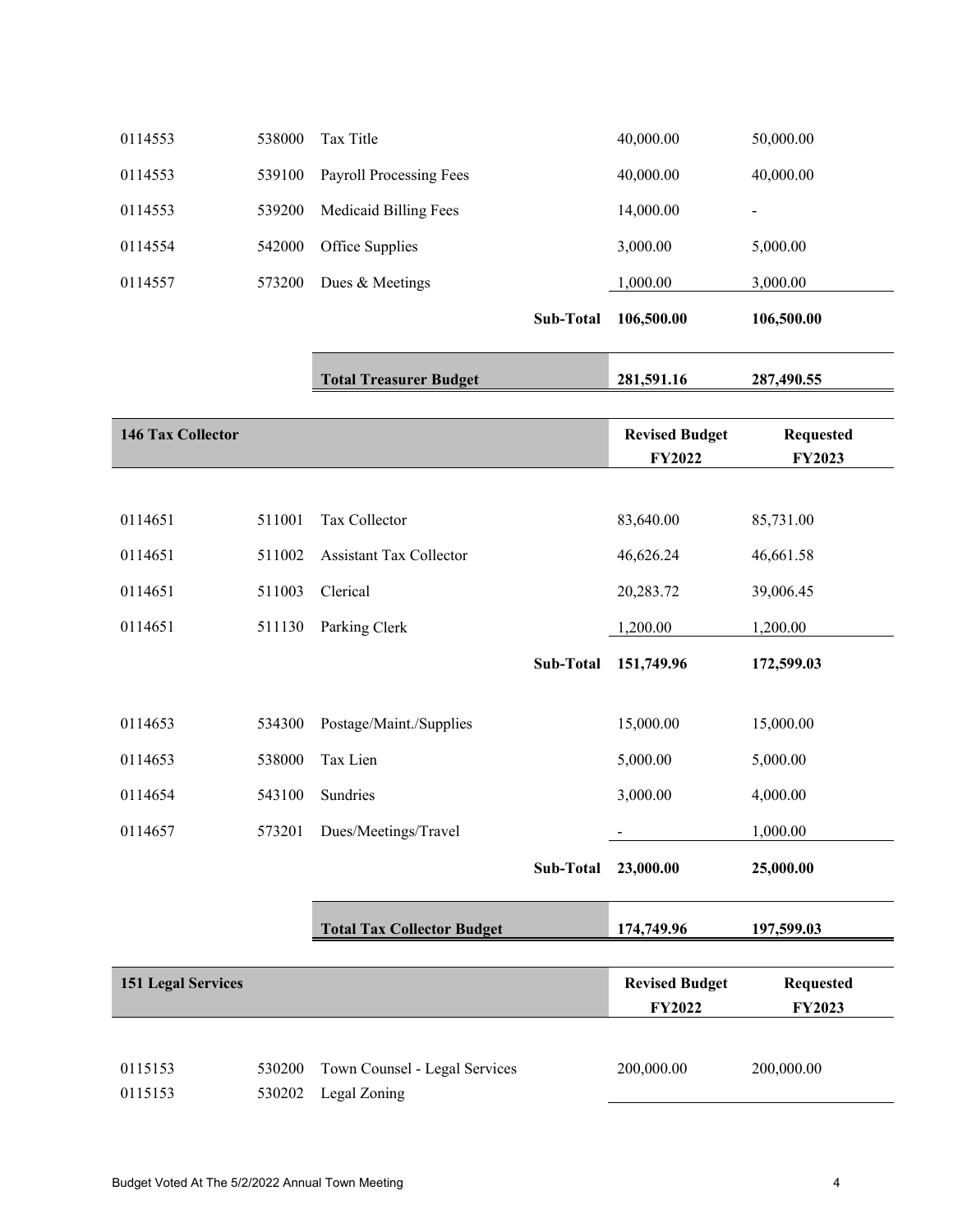|                            |        |                                    | Sub-Total        | 200,000.00                      | 200,000.00                 |
|----------------------------|--------|------------------------------------|------------------|---------------------------------|----------------------------|
|                            |        | <b>Total Legal Services Budget</b> |                  | 200,000.00                      | 200,000.00                 |
| <b>152 Personnel NEW</b>   |        |                                    |                  | <b>Revised Budget</b><br>FY2022 | <b>Requested</b><br>FY2023 |
|                            |        |                                    |                  |                                 |                            |
| 0115251                    | 511035 | HR Director                        |                  |                                 | 91,800.00                  |
| 0115251                    | 511003 | HR Coordinator PT                  |                  |                                 | 25,000.00                  |
|                            |        |                                    | Sub-Total        | $\sim$                          | 116,800.00                 |
|                            |        |                                    |                  |                                 |                            |
| 0115254                    | 543100 | Supplies                           |                  |                                 | 1,500.00                   |
| 0115253                    | 534200 | Postage                            |                  |                                 | 750.00                     |
| 0115253                    | 534102 | <b>Employment Advertising</b>      |                  |                                 | 1,000.00                   |
| 0115257                    | 573201 | Dues, Meetings & Training          |                  |                                 | 1,000.00                   |
|                            |        |                                    | <b>Sub-Total</b> |                                 | 4,250.00                   |
|                            |        | <b>Total Personnel Budget</b>      |                  | $\blacksquare$                  | 121,050.00                 |
|                            |        |                                    |                  |                                 |                            |
| <b>155 Data Processing</b> |        |                                    |                  | <b>Revised Budget</b>           | <b>Requested</b>           |
|                            |        |                                    |                  | <b>FY2022</b>                   | FY2023                     |
| 0115551                    | 511001 | Personnel                          |                  | 93,844.08                       | 93,844.00                  |
|                            |        |                                    | Sub-Total        | 93,844.08                       | 93,844.00                  |
|                            |        |                                    |                  |                                 |                            |

| . <i>.</i> . | -----  | 1.919911191                   |           | 2.011100   | 2.011100                 |  |
|--------------|--------|-------------------------------|-----------|------------|--------------------------|--|
|              |        |                               | Sub-Total | 93,844.08  | 93,844.00                |  |
| 0115553      | 530400 | <b>Computer Services</b>      |           | 180,578.32 | 240,548.79               |  |
| 0115553      | 534401 | Telephone Services            |           | 24,000.00  | $\overline{\phantom{a}}$ |  |
| 0115553      | 542200 | Computer & Telephone Supplies |           | 29,195.35  | 55,000.00                |  |
|              |        |                               | Sub-Total | 233,773.67 | 295,548.79               |  |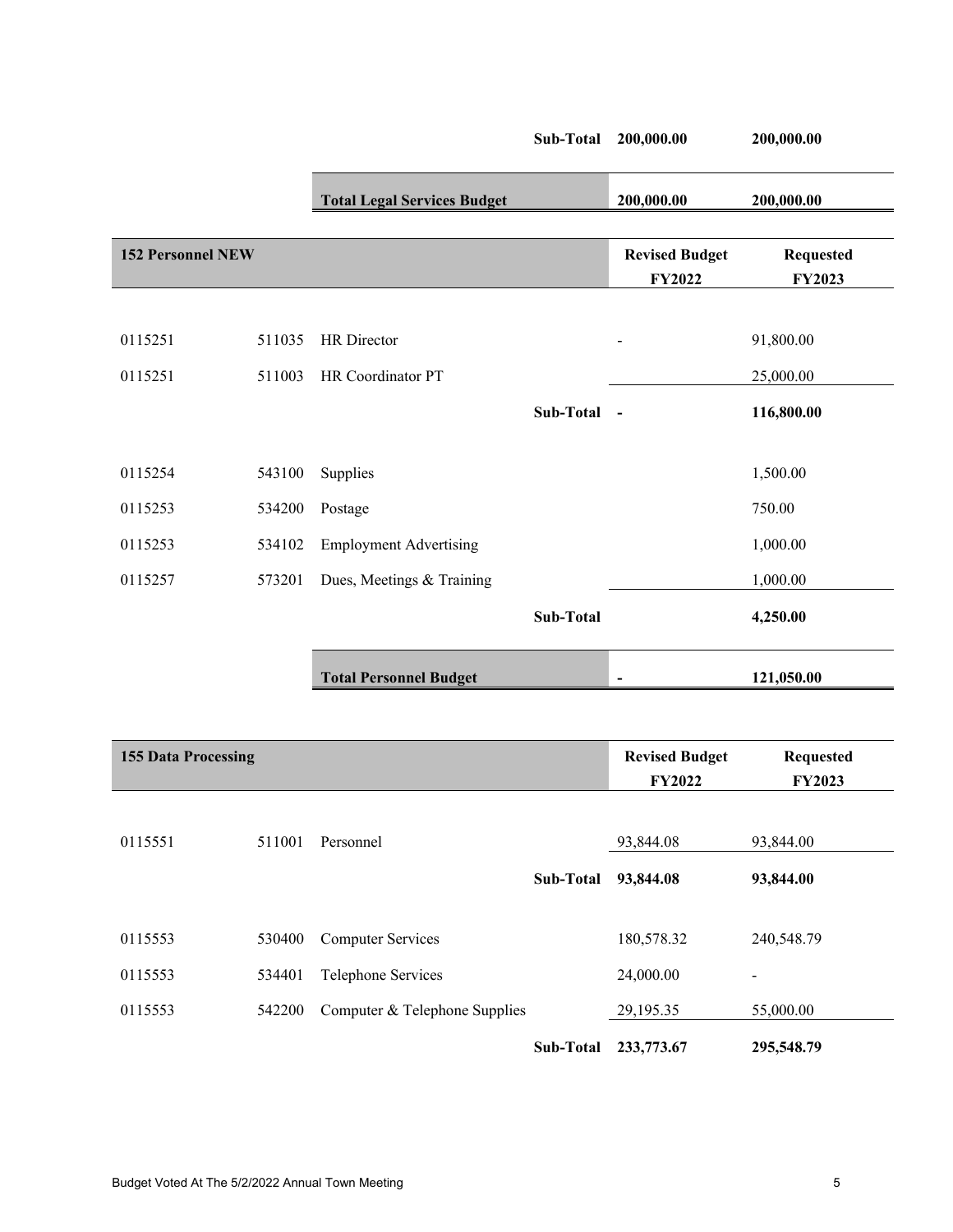|                                   |        | <b>Total Data Processing Budget</b>       |           | 327,617.75                             | 389,392.79                        |
|-----------------------------------|--------|-------------------------------------------|-----------|----------------------------------------|-----------------------------------|
| <b>161 Town Clerk</b>             |        |                                           |           | <b>Revised Budget</b><br><b>FY2022</b> | <b>Requested</b><br>FY2023        |
| 0116151                           | 511001 | Town Clerk                                |           | 83,640.00                              | 85,731.00                         |
| 0116151                           | 511002 | <b>Assistant Town Clerk</b>               |           | 52,527.96                              | 55,431.18                         |
| 0116151                           | 511003 | Clerical                                  |           | 43,607.04                              | 39,006.45                         |
|                                   |        |                                           | Sub-Total | 179,775.00                             | 180,168.63                        |
| 0116153                           | 531210 | Bookbinding                               |           | 700.00                                 | 1,200.00                          |
| 0116153                           | 531212 | By-Law & Charter                          |           | 4,700.00                               | 4,700.00                          |
| 0116153                           | 531217 | Software Licensing                        |           | 1,200.00                               | 1,200.00                          |
| 0116153                           | 534200 | Postage                                   |           | $\overline{\phantom{0}}$               | 700.00                            |
| 0116154                           | 543100 | Supplies                                  |           | 3,000.00                               | 3,000.00                          |
| 0116157                           | 573200 | Dues & Meetings                           |           | 5,000.00                               | 5,000.00                          |
|                                   |        |                                           | Sub-Total | 14,600.00                              | 15,800.00                         |
|                                   |        | <b>Total Town Clerk Budget</b>            |           | 194,375.00                             | 195,968.63                        |
| <b>162 Town Meeting/Elections</b> |        |                                           |           | <b>Revised Budget</b><br><b>FY2022</b> | <b>Requested</b><br><b>FY2023</b> |
| 0116251                           | 511019 | Personnel                                 |           | 28,000.00                              | 30,000.00                         |
|                                   |        |                                           | Sub-Total | 28,000.00                              | 30,000.00                         |
| 0116253                           | 539900 | Services                                  |           | 10,000.00                              | 10,000.00                         |
| 0116254                           | 543100 | Postage & Supplies                        |           | 5,000.00                               | 5,000.00                          |
|                                   |        |                                           | Sub-Total | 15,000.00                              | 15,000.00                         |
|                                   |        | <b>Total Town Meeting/Election Budget</b> |           | 43,000.00                              | 45,000.00                         |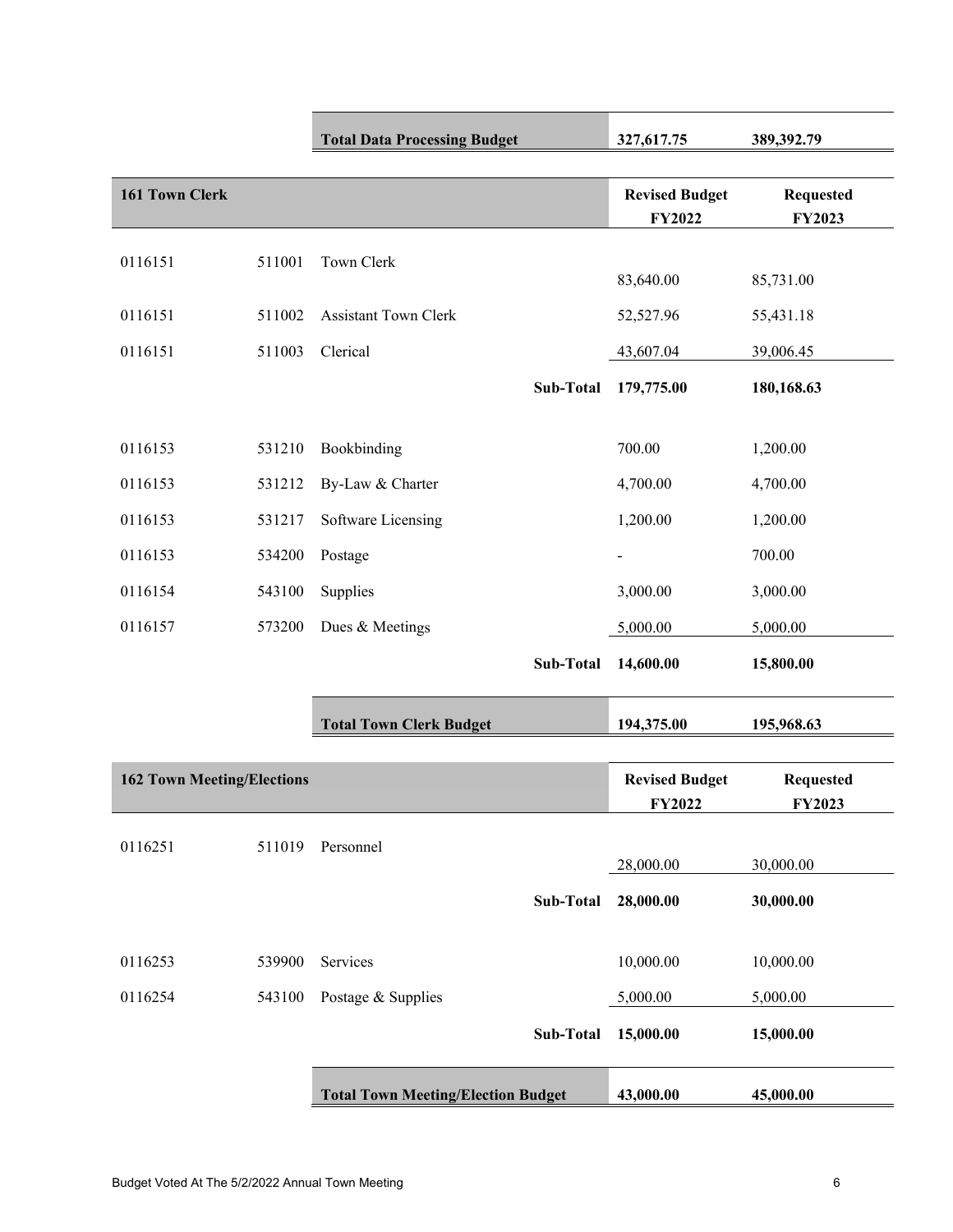| <b>163 Registrar of Voters</b>     |        |                                             |           | <b>Revised Budget</b><br><b>FY2022</b> | <b>Requested</b><br>FY2023 |
|------------------------------------|--------|---------------------------------------------|-----------|----------------------------------------|----------------------------|
|                                    |        |                                             |           |                                        |                            |
| 0116353                            | 534200 | Postage                                     |           |                                        | 4,000.00                   |
| 0116354                            | 543100 | Supplies                                    |           | 11,000.00                              | 11,000.00                  |
|                                    |        |                                             | Sub-Total | 11,000.00                              | 15,000.00                  |
|                                    |        | <b>Total Registrar of Voters Budget</b>     |           | 11,000.00                              | 15,000.00                  |
| <b>171 Conservation Commission</b> |        |                                             |           | <b>Revised Budget</b><br><b>FY2022</b> | <b>Requested</b><br>FY2023 |
|                                    |        |                                             |           |                                        |                            |
| 0117151                            | 511003 | Secretary                                   |           | 4,500.00                               | 4,500.00                   |
|                                    |        |                                             | Sub-Total | 4,500.00                               | 4,500.00                   |
| 0117154                            | 543100 | Sundries & Expenses                         |           | 725.00                                 | 725.00                     |
|                                    |        |                                             |           | 725.00                                 | 725.00                     |
|                                    |        | <b>Total Conservation Commission Budget</b> |           | 5,225.00                               | 5,225.00                   |
|                                    |        |                                             |           |                                        |                            |
| 175 Planning Board                 |        |                                             |           | <b>Revised Budget</b><br><b>FY2022</b> | <b>Requested</b><br>FY2023 |
|                                    |        |                                             |           |                                        |                            |
| 0117551                            | 511003 | Secretary                                   |           | 4,500.00                               | 4,500.00                   |
|                                    |        |                                             | Sub-Total | 4,500.00                               | 4,500.00                   |
| 0117554                            | 543100 | Sundries & Expenses                         |           | 725.00                                 | 725.00                     |
|                                    |        |                                             | Sub-Total | 725.00                                 | 725.00                     |
|                                    |        | <b>Total Planning Board Budget</b>          |           | 5,225.00                               | 5,225.00                   |
| 176 Zoning                         |        |                                             |           | <b>Revised Budget</b>                  | <b>Requested</b>           |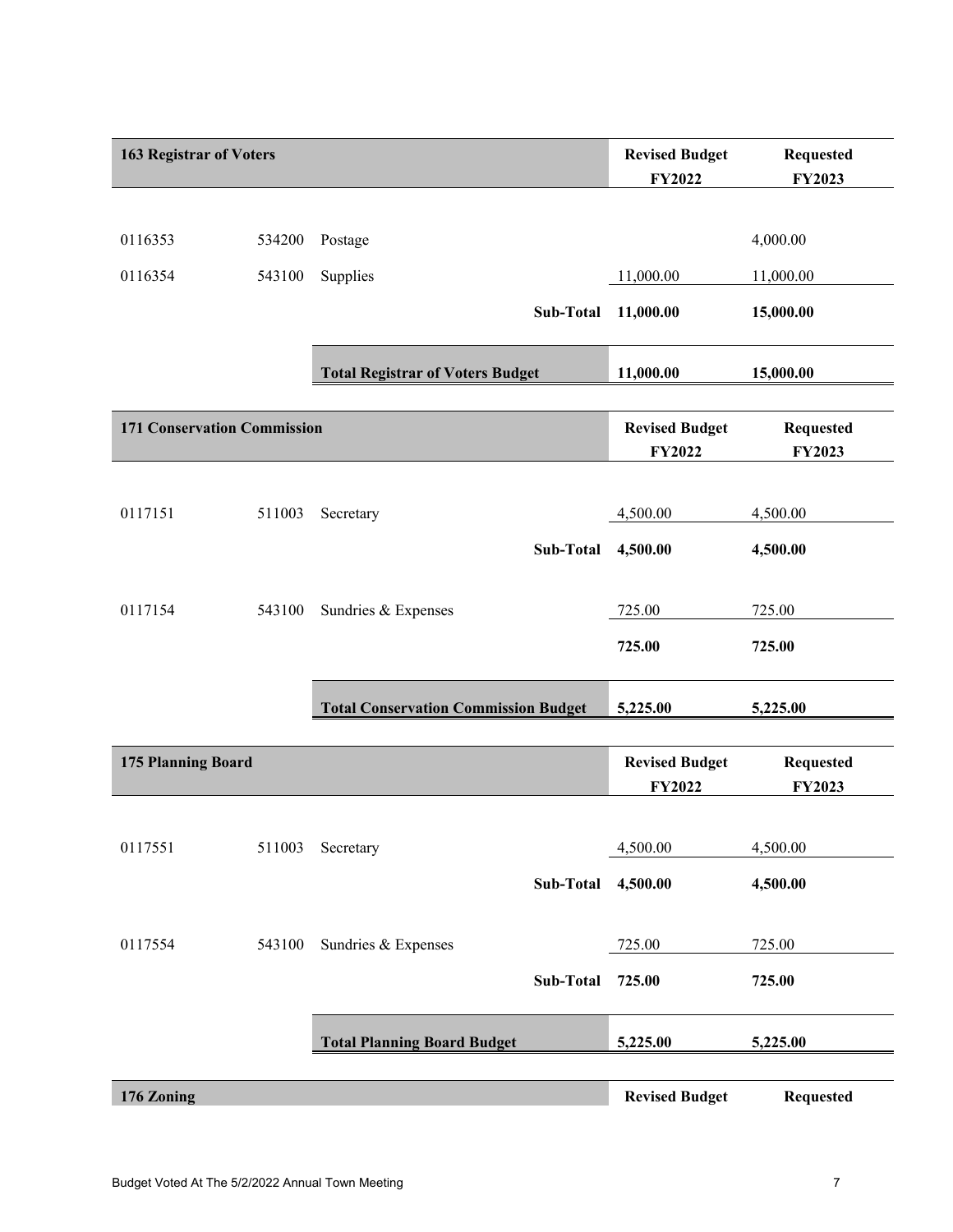|                    |            |                                  |             | <b>FY2022</b>            | <b>FY2023</b>    |
|--------------------|------------|----------------------------------|-------------|--------------------------|------------------|
|                    |            |                                  |             |                          |                  |
| 0117651            | 513042     | Secretary                        |             | 5,400.00                 | 5,400.00         |
|                    |            |                                  | Sub-Total   | 5,400.00                 | 5,400.00         |
|                    |            |                                  |             |                          |                  |
| 0117653            | 534101     | Advertising                      |             | 150.00                   | 150.00           |
| 0117653            | 534200     | Postage                          |             | 150.00                   | 150.00           |
| 0117653            | 539910     | Expenses                         |             | 975.00                   | 975.00           |
|                    |            |                                  | Sub-Total   | 1,275.00                 | 1,275.00         |
|                    |            | <b>Total Zoning Board Budget</b> |             | 6,675.00                 | 6,675.00         |
|                    |            |                                  |             |                          |                  |
| 179 Land Use (NEW) |            |                                  |             | <b>Revised Budget</b>    | <b>Requested</b> |
|                    |            |                                  |             | FY2022                   | FY2023           |
| 0117951            | <b>NEW</b> | Planner                          |             |                          | 80,000.00        |
| 0117951            | <b>NEW</b> | Land Use Coordinator             |             |                          | 50,000.00        |
|                    |            |                                  |             |                          |                  |
|                    |            |                                  | Sub-Total - |                          | 130,000.00       |
| 0117954            | <b>NEW</b> | Supplies                         |             | $\overline{\phantom{0}}$ | 2,000.00         |
| 0117957            | <b>NEW</b> | Dues & Meetings                  |             |                          | 3,000.00         |
|                    |            |                                  |             |                          |                  |
|                    |            |                                  | Sub-Total   | $\sim$                   | 5,000.00         |
|                    |            |                                  |             |                          |                  |
|                    |            | <b>Total Land Use</b>            |             | $\overline{\phantom{a}}$ | 135,000.00       |
|                    |            |                                  |             |                          |                  |
| 192 Town Hall      |            |                                  |             | <b>Revised Budget</b>    | <b>Requested</b> |
|                    |            |                                  |             | <b>FY2022</b>            | <b>FY2023</b>    |
|                    |            |                                  |             |                          |                  |
| 0119251            | 512020     | Personnel - Custodian            |             | 10,230.00                | 12,905.70        |
|                    |            |                                  | Sub-Total   | 10,230.00                | 12,905.70        |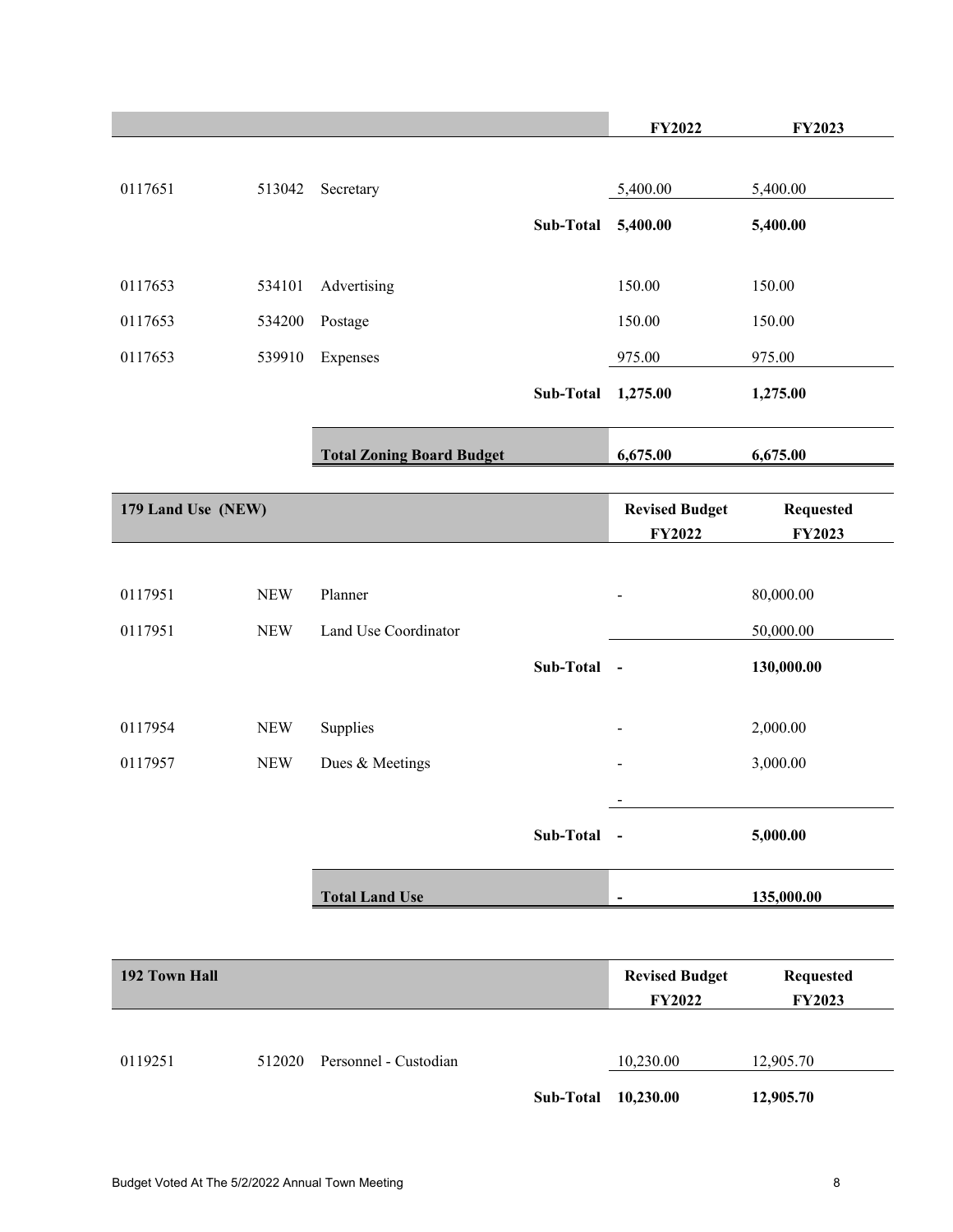| 0119252                                 | 521500         | Utilities/Maintenance                  | 63,500.00                              | 63,500.00                         |
|-----------------------------------------|----------------|----------------------------------------|----------------------------------------|-----------------------------------|
| 0119254                                 | 542005         | Supplies                               | 5,000.00                               | 5,000.00                          |
| 0119257                                 | 579000         | Postage                                | 2,300.00                               |                                   |
|                                         |                | Sub-Total                              | 70,800.00                              | 68,500.00                         |
|                                         |                | <b>Total Town Hall Budget</b>          | 81,030.00                              | 81,405.70                         |
| <b>195 Town Reports</b>                 |                |                                        | <b>Revised Budget</b><br><b>FY2022</b> | <b>Requested</b><br>FY2023        |
| 0119553                                 | 531000         | Town Reports and Warrants<br>Sub-Total | 5,500.00<br>5,500.00                   | 5,000.00<br>5,000.00              |
|                                         |                | <b>Total Town Reports Budget</b>       | 5,500.00                               | 5,000.00                          |
| <b>196 Utilities General Government</b> |                |                                        | <b>Revised Budget</b><br><b>FY2022</b> | <b>Requested</b><br><b>FY2023</b> |
|                                         |                |                                        |                                        |                                   |
|                                         |                |                                        |                                        |                                   |
| 0119640                                 | 521101         | <b>Solar Energy Costs</b>              | 30,950.00                              | 35,000.00                         |
|                                         | <b>NEW</b>     | Solar Energy Costs - School            |                                        | 190,000.00                        |
| 0119641                                 | 521100         | Electricity School Administration      | 290,106.75                             | 100,000.00                        |
| 0119650                                 | 521100         | <b>Electricity Town Buildings</b>      | 22,000.00                              | 143,478.00                        |
| 0119652                                 | 521100         | <b>Electricity Fire Department</b>     | 18,500.00                              |                                   |
| 0119653                                 | 521100         | <b>Electricity Police Department</b>   | 32,300.00                              |                                   |
| 0119654                                 | 521100         | Electricity Highway                    | 4,600.00                               |                                   |
| 0119655                                 | 521100         | <b>Electricity Park</b>                | 3,500.00                               |                                   |
| 0119657                                 | 521100         | <b>Electricity Senior Center</b>       | 32,400.00                              |                                   |
|                                         | ${\hbox{New}}$ | Solar Energy Costs Library             |                                        | 8,700.00                          |
| 0119658                                 | 521100         | <b>Electricity Library</b>             | 19,500.00                              | 7,000.00                          |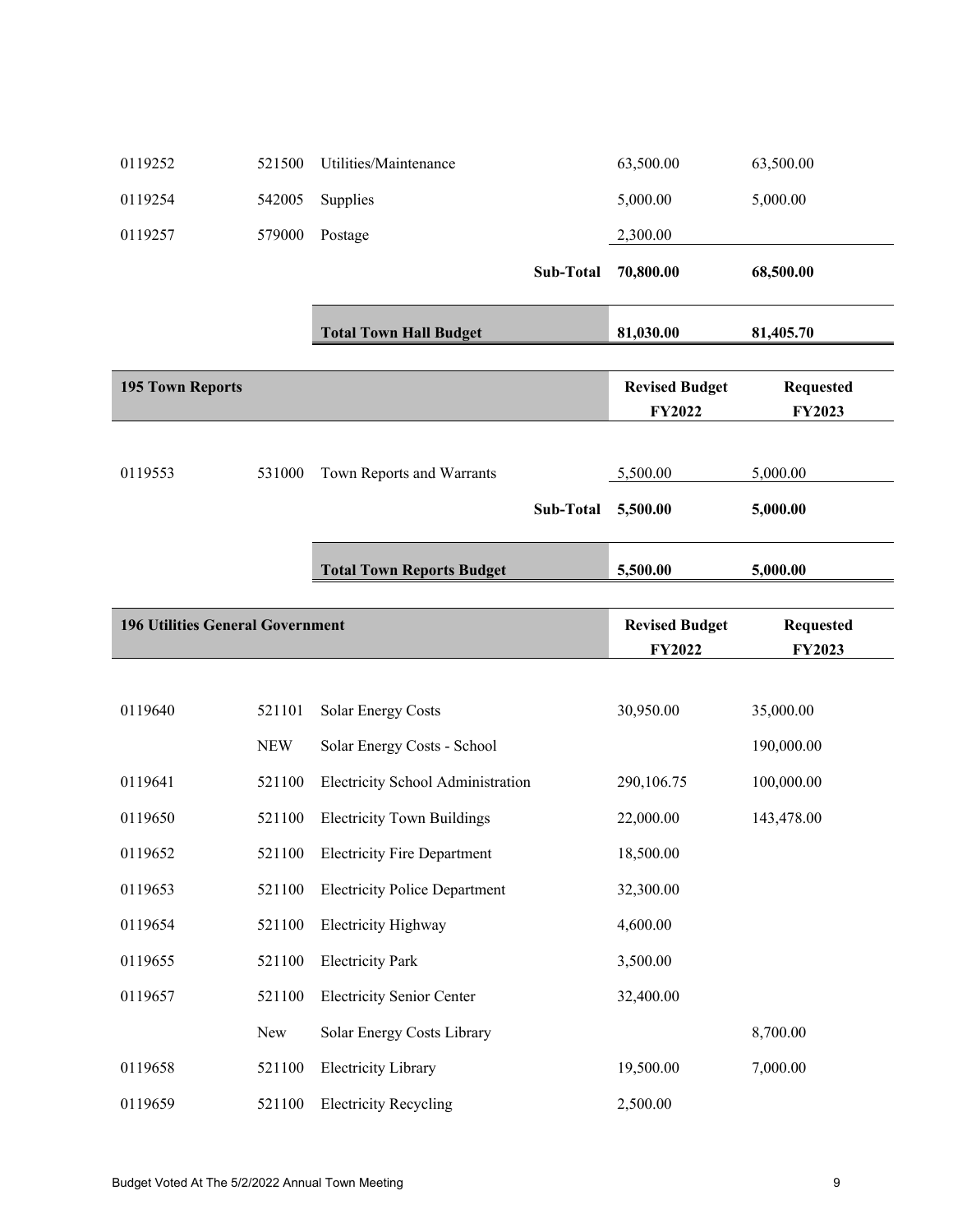| 0119670                | 521100 | <b>Electricity Street Poles</b>            | 20,800.00                              |                                   |
|------------------------|--------|--------------------------------------------|----------------------------------------|-----------------------------------|
| 0119671                | 521100 | <b>Electricity Traffic Lights</b>          | 7,021.11                               |                                   |
|                        |        | Sub-Total                                  | 484,177.86                             | 484,178.00                        |
|                        |        | <b>Total Utilities General Gov. Budget</b> | 484,177.86                             | 484,178.00                        |
| 199 Audit              |        |                                            | <b>Revised Budget</b><br><b>FY2022</b> | <b>Requested</b><br><b>FY2023</b> |
| 0119953                | 530900 | Audit                                      | 49,500.00                              | 51,975.00                         |
|                        |        | Sub-Total                                  | 49,500.00                              | 51,975.00                         |
|                        |        | <b>Total Audit Budget</b>                  | 49,500.00                              | 51,975.00                         |
|                        |        | <b>Total General Government</b>            | 3,011,416.54                           | 3,677,322.13                      |
|                        |        |                                            |                                        |                                   |
| <b>Public Safety</b>   |        |                                            |                                        |                                   |
|                        |        |                                            |                                        |                                   |
| <b>205 Dispatching</b> |        |                                            | <b>Revised Budget</b>                  | <b>Requested</b>                  |
|                        |        |                                            | <b>FY2022</b>                          | FY2023                            |
| 0120552                | 520000 | Purchase of Service                        | 168,270.00                             | 255,963.00                        |
| 0120552                | 581057 | Dispatch Software                          | 55,000.00                              | 55,000.00                         |
|                        |        | Sub-Total                                  | 223,270.00                             | 310,963.00                        |
|                        |        | <b>Total Dispatching Budget</b>            | 223,270.00                             | 310,963.00                        |
| 210 Police             |        |                                            | <b>Revised Budget</b><br>FY2022        | <b>Requested</b><br>FY2023        |
| 0121051                | 511001 | Salary - Chief                             | 160,327.00                             | 160,327.00                        |
| 0121051                | 511002 | Salary - Deputy Chief                      | 112,359.12                             | 116,853.48                        |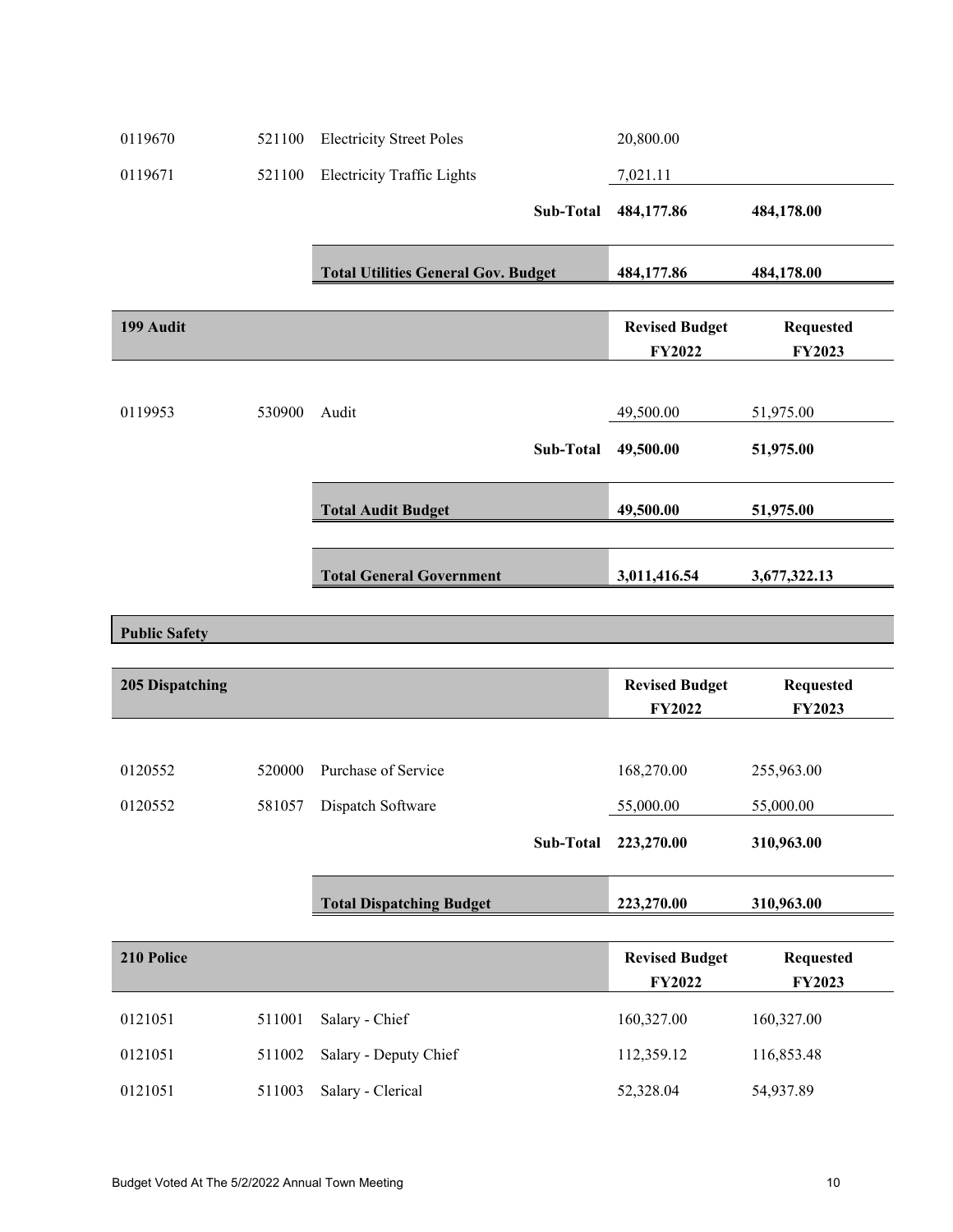| 0121051 | 511005 | Salary Executive Assistant      | 58,738.74    | 58,738.74    |
|---------|--------|---------------------------------|--------------|--------------|
| 0121051 | 511007 | Salary - Lieutenant             | 100,286.40   | 190,306.54   |
| 0121051 | 511008 | <b>Superior Officers</b>        | 530, 577. 48 | 530, 577. 48 |
| 0121051 | 511010 | Substitute Payroll              | 367,200.00   | 400,000.00   |
| 0121051 | 511011 | Salaries - Officers             | 1,809,517.74 | 1,809,517.74 |
| 0121051 | 512041 | Salary - Custodian              | 48,023.64    | 48,975.33    |
| 0121051 | 513090 | Salary - Animal Control Officer | 52,530.00    | 52,530.00    |
| 0121051 | 513098 | <b>Crossing Guards</b>          | 10,200.00    | 10,200.00    |
| 0121051 | 514010 | Longevity                       | 15,300.00    | 16,700.00    |
| 0121051 | 514030 | Holiday Pay                     | 122,247.00   | 122,247.00   |
| 0121051 | 514040 | <b>Education Incentive</b>      | 325,131.12   | 325,131.12   |
| 0121051 | 515090 | Clothing Allowance              | 52,550.00    | 52,550.00    |
| 0121051 | 519011 | Uniform Allowance               | 350.00       | 350.00       |
|         |        | Sub-Total                       | 3,817,666.28 | 3,949,942.32 |
|         |        |                                 |              |              |
|         |        |                                 |              |              |
| 0121052 | 525200 | Maintenance of Radios           | 800.00       | 800.00       |
| 0121052 | 525400 | Fuel Vehicle                    | 90,000.00    | 100,000.00   |
| 0121052 | 525404 | Aux Vehicle Maintenance         | 4,000.00     | 4,000.00     |
| 0121053 | 534600 | Teletype                        | 3,500.00     | 5,000.00     |
| 0121053 | 534700 | Radio & Repeaters               | 7,500.00     | 10,000.00    |
| 0121054 | 543100 | Supplies                        | 110,000.00   | 130,000.00   |
| 0121054 | 543700 | <b>Station Maintenance</b>      | 70,000.00    | 95,000.00    |
| 0121054 | 548100 | Gasoline                        | 1,500.00     | 1,500.00     |
| 0121054 | 548402 | Aux Uniforms                    | 3,000.00     | 3,000.00     |
| 0121054 | 548403 | Aux Vehicle Fuel                | 5,200.00     | 2,500.00     |
| 0121054 | 548404 | Aux Equipment                   | 3,000.00     | 4,000.00     |
| 0121054 | 548405 | Aux Training Expense            | 3,000.00     | 3,000.00     |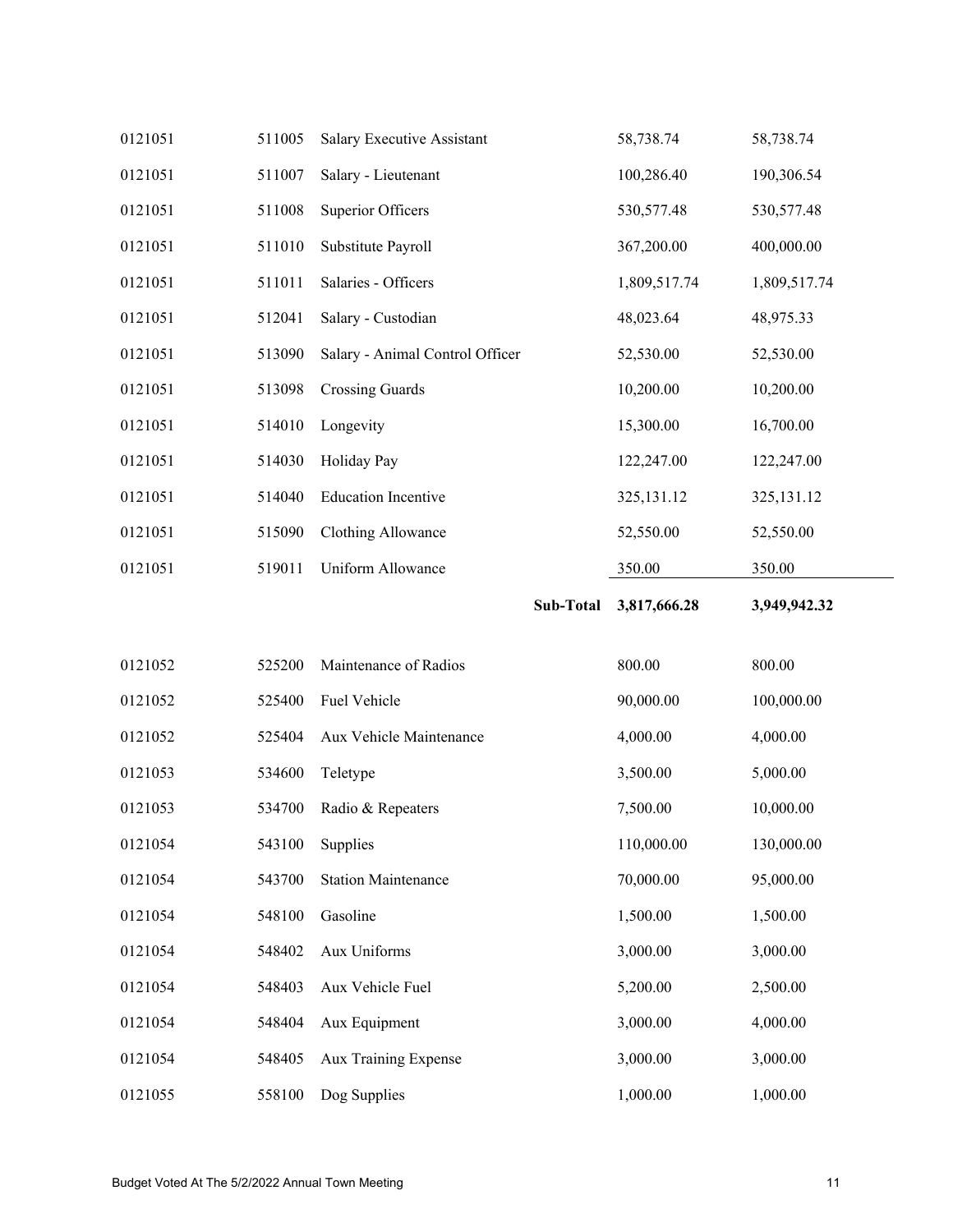|         |                                        | Sub-Total 311,500.00 | 368,800.00 |
|---------|----------------------------------------|----------------------|------------|
| 0121057 | 579900 Police Other Charges / Expenses | 7,500.00             | 7,500.00   |
| 0121055 | 558140 Prof. Medical Care Animals      | -                    |            |
| 0121055 | $558110$ Dog Care                      | 1,500.00             | 1,500.00   |

|          |        | <b>Total Police Budget</b>      |           | 4,129,166.28                    | 4,318,742.32               |
|----------|--------|---------------------------------|-----------|---------------------------------|----------------------------|
| 220 Fire |        |                                 |           | <b>Revised Budget</b><br>FY2022 | <b>Requested</b><br>FY2023 |
| 0122051  | 511001 | Salary - Chief                  |           | 147,000.00                      | 147,000.00                 |
| 0122051  | 511002 | Salary - Deputy Chief           |           | 155,662.20                      | 131,892.00                 |
| 0122051  | 511005 | Salary - Executive Assistant    |           | 72,420.00                       | 56,603.00                  |
| 0122051  | 511007 | Salaries Lieutenants            |           | 268,681.26                      | 269,284.00                 |
| 0122051  | 511010 | <b>Clothing Allowance</b>       |           | 36,975.00                       | 38,750.00                  |
| 0122051  | 511011 | Salary - Permanent Fire Fighter |           | 1,745,032.32                    | 1,902,617.00               |
| 0122051  | 511016 | College Credits                 |           | 102,871.08                      | 117,766.00                 |
| 0122051  | 514010 | Longevity Payroll               |           | 10,710.00                       | 8,100.00                   |
| 0122051  | 514016 | Captains                        |           | 190,221.84                      | 190,681.00                 |
| 0122051  | 514020 | Substitute Payroll              |           | 494,700.00                      | 525,000.00                 |
| 0122051  | 514030 | Holiday Pay                     |           | 145,049.10                      | 168,434.00                 |
| 0122051  | 514031 | <b>EMT</b> Incentive            |           | 5,100.00                        |                            |
| 0122051  | 515080 | Overtime Payroll                |           | 178,500.00                      | 178,500.00                 |
| 0122051  | 519040 | <b>Training Payroll</b>         |           | 93,636.00                       | 93,636.00                  |
| 0122051  | 519041 | Fire Training                   |           | 48,434.70                       | 51,921.00                  |
|          |        |                                 | Sub-Total | 3,694,993.50                    | 3,880,184.00               |
| 0122052  | 520002 | Ambulance Collection Fee        |           | 30,000.00                       | 30,000.00                  |
| 0122052  | 521400 | Natural Gas                     |           | 15,000.00                       | 15,000.00                  |
| 0122053  | 534400 | Telephone                       |           | 10,000.00                       | 12,000.00                  |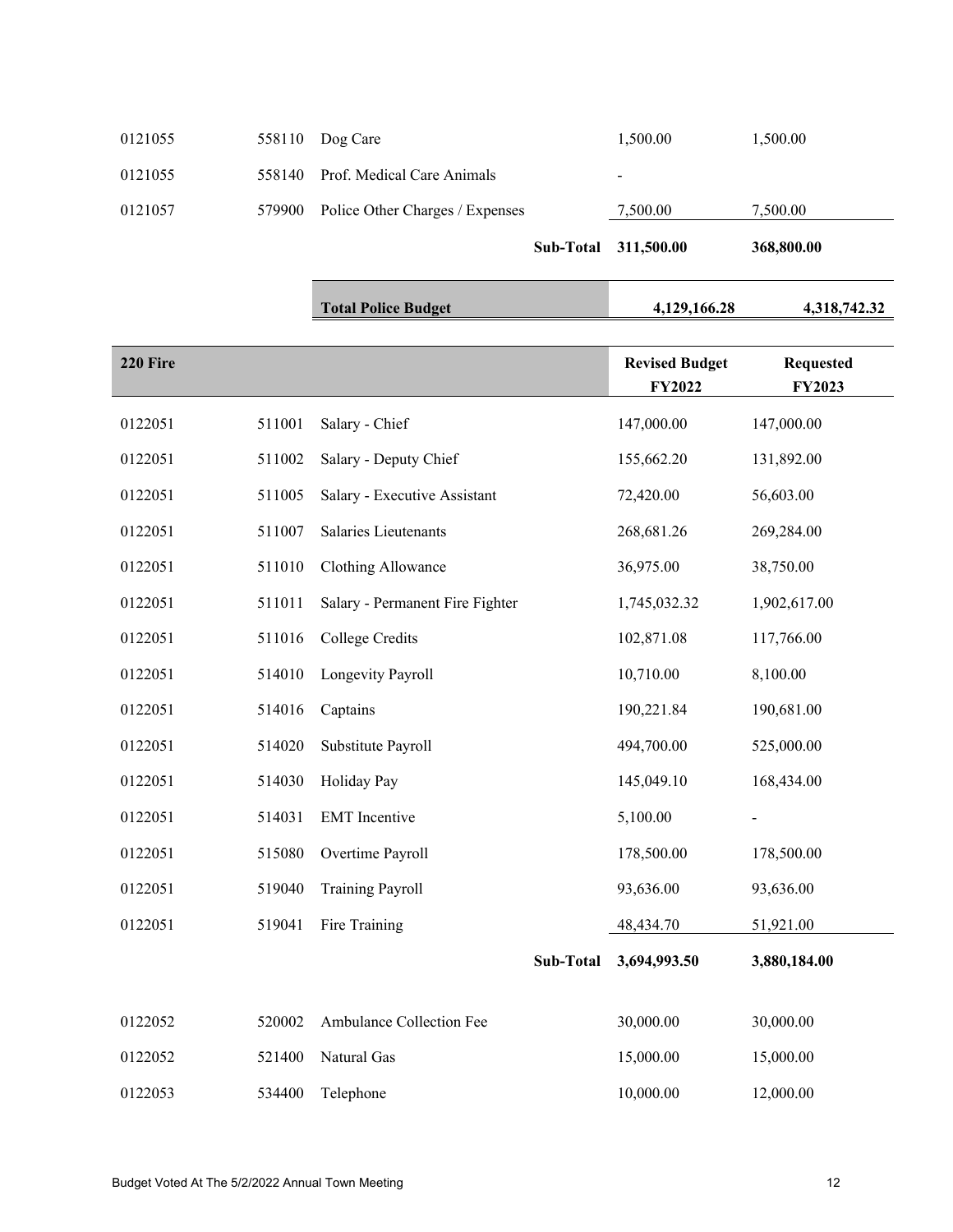|                                |        | <b>Total Building Department Budget</b> |                  | 181,387.74            | 194,185.65       |
|--------------------------------|--------|-----------------------------------------|------------------|-----------------------|------------------|
|                                |        |                                         | Sub-Total        | 5,479.00              | 5,779.00         |
| 0124157                        | 573200 | Dues & Meetings                         |                  | 300.00                | 400.00           |
| 0124157                        | 573100 | Seminars                                |                  | 1,500.00              | 1,500.00         |
| 0124157                        | 573000 | Auto Allowance                          |                  | 1,679.00              | 1,679.00         |
| 0124154                        | 542100 | Supplies                                |                  | 2,000.00              | 2,200.00         |
|                                |        |                                         |                  |                       |                  |
|                                |        |                                         | Sub-Total        | 175,908.74            | 188,406.65       |
| 0124151                        | 515010 | Vacation Coverage                       |                  | 798.00                | 798.00           |
| 0124151                        | 514040 | <b>Inspector Education</b>              |                  | 500.00                | 500.00           |
| 0124151                        | 511040 | Junior Clerk                            |                  | 20,775.36             | 22,699.17        |
| 0124151                        | 511034 | Local Inspector                         |                  | 14,002.56             | 18,720.00        |
| 0124151                        | 511006 | Administrative Assistant                |                  | 45,737.82             | 51,594.48        |
| 0124151                        | 511001 | Inspector                               |                  | 94,095.00             | 94,095.00        |
|                                |        |                                         |                  | <b>FY2022</b>         | FY2023           |
| <b>241 Building Department</b> |        |                                         |                  | <b>Revised Budget</b> | <b>Requested</b> |
|                                |        |                                         |                  |                       |                  |
|                                |        | <b>Total Fire Budget</b>                |                  | 3,935,693.50          | 4,210,884.00     |
|                                |        |                                         | <b>Sub-Total</b> | 240,700.00            | 330,700.00       |
| 0122055                        | 553100 | <b>Educational Materials</b>            |                  | 20,000.00             | 78,000.00        |
| 0122054                        | 548401 | Vehicle Fuel                            |                  | 25,000.00             | 40,000.00        |
| 0122054                        | 548400 | <b>Ambulance Supplies</b>               |                  | 35,000.00             | 40,000.00        |
| 0122054                        | 543900 | Office Supplies & Advertising           |                  | 4,500.00              | 4,500.00         |
| 0122054                        | 543700 | Building Maintenance & Supplies         |                  | 20,000.00             | 20,000.00        |
| 0122054                        | 543400 | Equipment Maintenance & Repair          |                  | 65,000.00             | 75,000.00        |
| 0122054                        | 543100 | Sundries and other charges              |                  | 1,200.00              | 1,200.00         |
| 0122054                        | 542200 | <b>Computer Supplies</b>                |                  | 15,000.00             | 15,000.00        |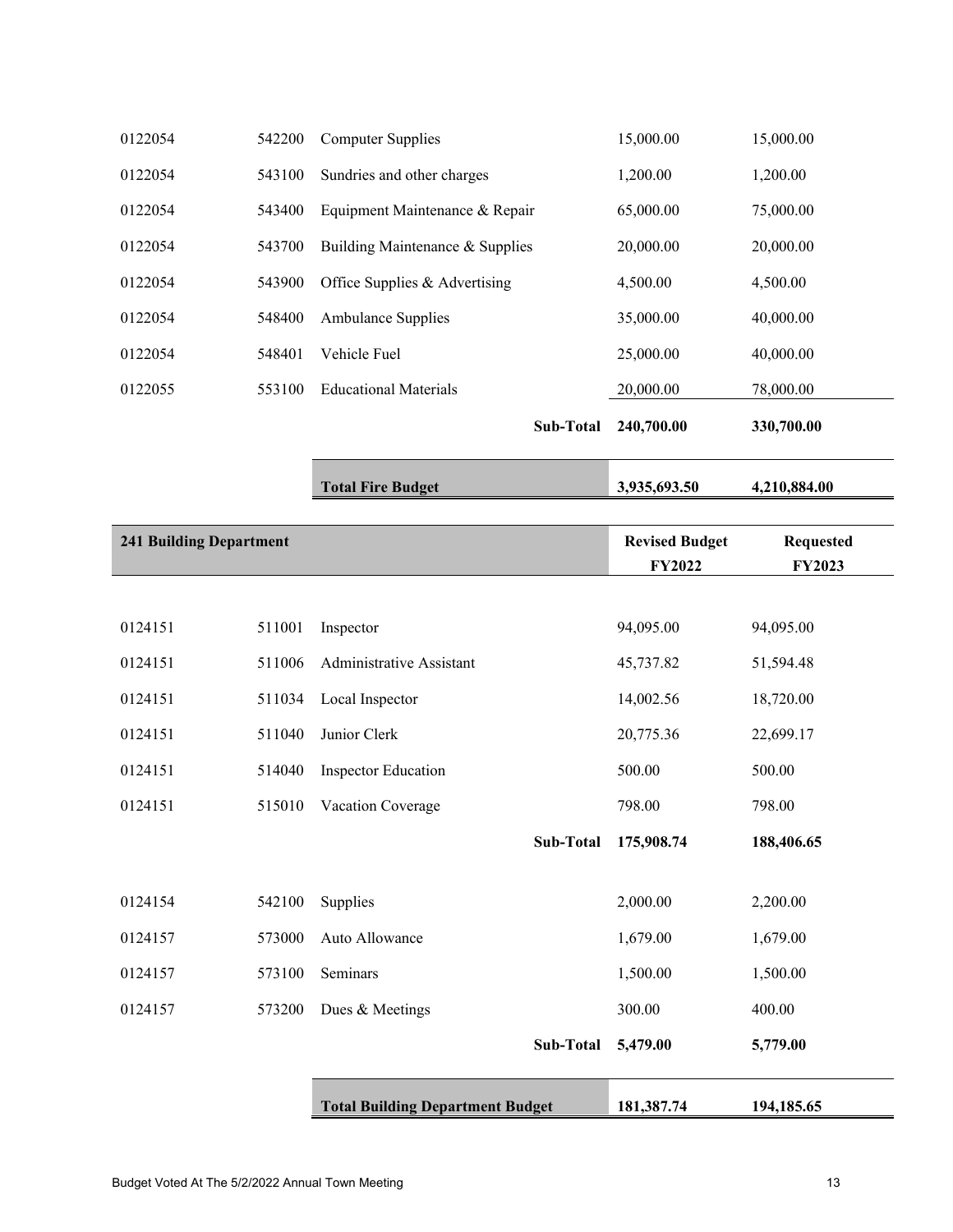| 242 Gas Inspector             |        |                                        |                                 | <b>Revised Budget</b><br><b>FY2022</b> | <b>Requested</b><br>FY2023 |  |
|-------------------------------|--------|----------------------------------------|---------------------------------|----------------------------------------|----------------------------|--|
| 0124251                       | 511001 | Inspector                              |                                 | 5,319.30                               | 6,319.00                   |  |
| 0124251                       | 511014 | On Call Coverage                       |                                 | 500.00                                 | 500.00                     |  |
|                               |        |                                        | Sub-Total                       | 5,819.30                               | 6,819.00                   |  |
| 0124257                       | 573000 | Auto Allowance                         |                                 | 480.00                                 | 480.00                     |  |
|                               |        |                                        | Sub-Total                       | 480.00                                 | 480.00                     |  |
|                               |        | <b>Total Gas Inspector Budget</b>      |                                 | 6,299.30                               | 7,299.00                   |  |
|                               |        |                                        |                                 |                                        |                            |  |
| <b>243 Plumbing Inspector</b> |        |                                        |                                 | <b>Revised Budget</b><br><b>FY2022</b> | <b>Requested</b><br>FY2023 |  |
|                               |        |                                        |                                 |                                        |                            |  |
| 0124351                       | 511001 | Inspector                              |                                 | 8,988.24                               | 9,988.00                   |  |
| 0124351                       | 511014 | On Call Coverage                       |                                 | 500.00                                 | 500.00                     |  |
|                               |        |                                        | Sub-Total                       | 9,488.24                               | 10,488.00                  |  |
| 0124357                       | 531211 | Seminars                               |                                 | 400.00                                 | 500.00                     |  |
| 0124357                       | 573000 | Auto Allowance                         |                                 | 810.00                                 | 810.00                     |  |
|                               |        |                                        | Sub-Total 1,210.00              |                                        | 1,310.00                   |  |
|                               |        | <b>Total Plumbing Inspector Budget</b> |                                 | 10,698.24                              | 11,798.00                  |  |
| 244 Weights / Measures        |        |                                        | <b>Revised Budget</b><br>FY2022 | <b>Requested</b><br>FY2023             |                            |  |
|                               |        |                                        |                                 |                                        |                            |  |
| 0124451                       | 511001 | Inspector                              |                                 | 5,000.00                               | 5,000.00                   |  |
|                               |        |                                        | Sub-Total                       | 5,000.00                               | 5,000.00                   |  |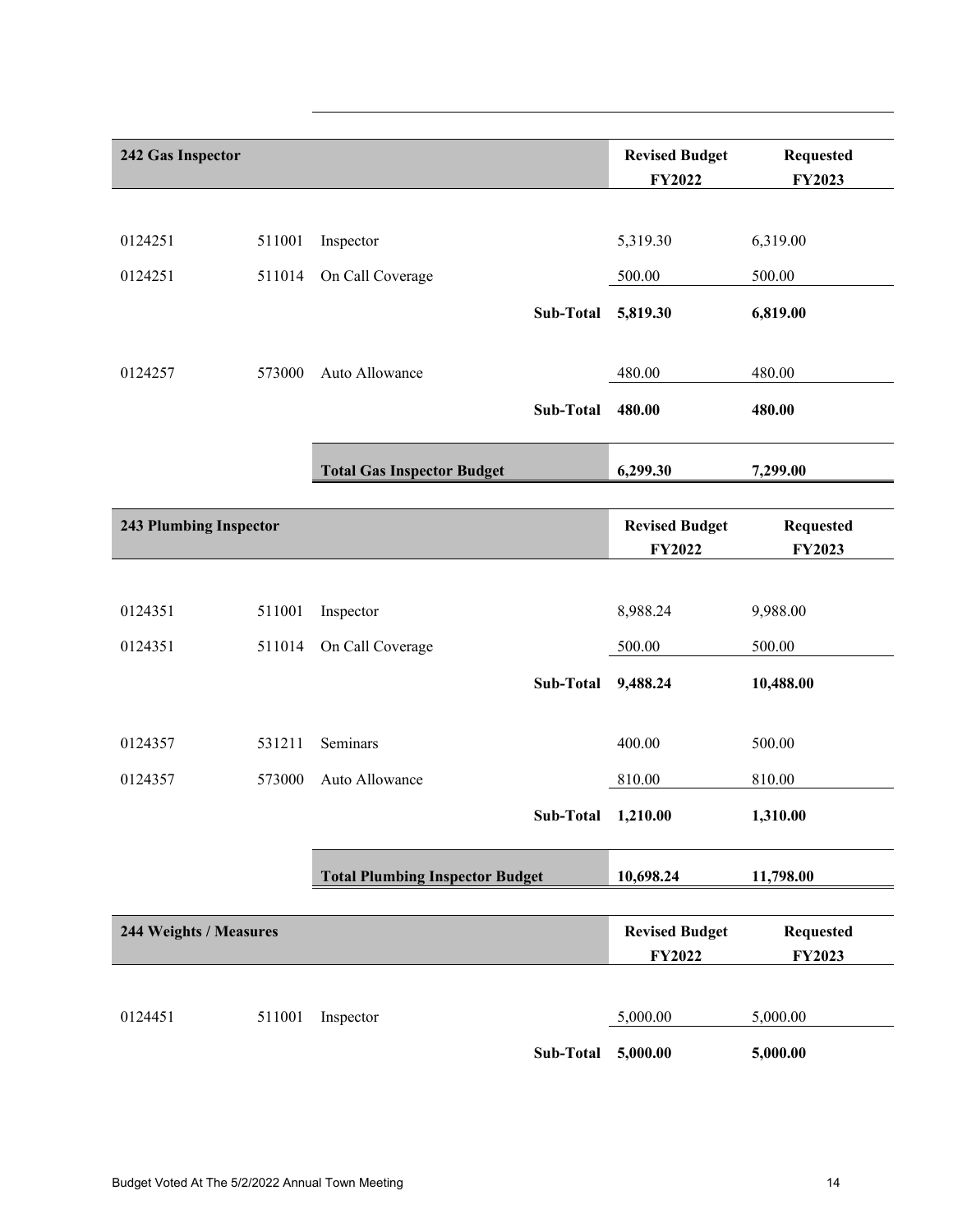| 0124454                     | 543100 | Supplies                                    |           | 800.00                                 | 800.00                            |
|-----------------------------|--------|---------------------------------------------|-----------|----------------------------------------|-----------------------------------|
| 0124457                     | 573000 | Auto Allowance                              |           | 150.00                                 | 150.00                            |
|                             |        |                                             | Sub-Total | 950.00                                 | 950.00                            |
|                             |        |                                             |           |                                        |                                   |
|                             |        | <b>Total Weights &amp; Measurers Budget</b> |           | 5,950.00                               | 5,950.00                          |
| <b>245 Wiring Inspector</b> |        |                                             |           | <b>Revised Budget</b><br><b>FY2022</b> | <b>Requested</b><br><b>FY2023</b> |
|                             |        |                                             |           |                                        |                                   |
| 0124551                     | 511001 | Inspectors $(2)$                            |           | 25,584.66                              | 26,585.00                         |
| 0124551                     | 511014 | On Call Coverage                            |           | 3,000.00                               | 3,000.00                          |
|                             |        |                                             | Sub-Total | 28,584.66                              | 29,585.00                         |
|                             |        |                                             |           |                                        |                                   |
| 0124557                     | 573000 | Auto Allowance                              |           | 677.00                                 | 677.00                            |
| 0124554                     | 519060 | <b>Bi-Annual Certification</b>              |           | 400.00                                 | 400.00                            |
|                             |        |                                             | Sub-Total | 1,077.00                               | 1,077.00                          |
|                             |        | <b>Total Wiring Inspector Budget</b>        |           | 29,661.66                              | 30,662.00                         |
|                             |        |                                             |           |                                        |                                   |
| 291 Emergency Management    |        |                                             |           | <b>Revised Budget</b>                  | <b>Requested</b>                  |
|                             |        |                                             |           | <b>FY2022</b>                          | FY2023                            |
| 0129151                     |        | 511003 Clerical                             |           | 1,200.00                               |                                   |
|                             |        |                                             | Sub-Total | 1,200.00                               |                                   |
|                             |        |                                             |           |                                        |                                   |
| 0129152                     | 522100 | Technology                                  |           | 6,000.00                               | 6,000.00                          |
| 0129154                     | 526000 | Generator Maintenance                       |           | 1,200.00                               | 1,200.00                          |
| 0129154                     | 543100 | Sundries                                    |           | 500.00                                 | 500.00                            |
| 0129154                     | 548300 | Gas                                         |           | 200.00                                 | 200.00                            |
| 0129154                     | 552401 | Equipment                                   |           | 2,000.00                               | 3,200.00                          |
| 0129154                     | 552900 | <b>Training Expenses</b>                    |           | 1,000.00                               | 1,000.00                          |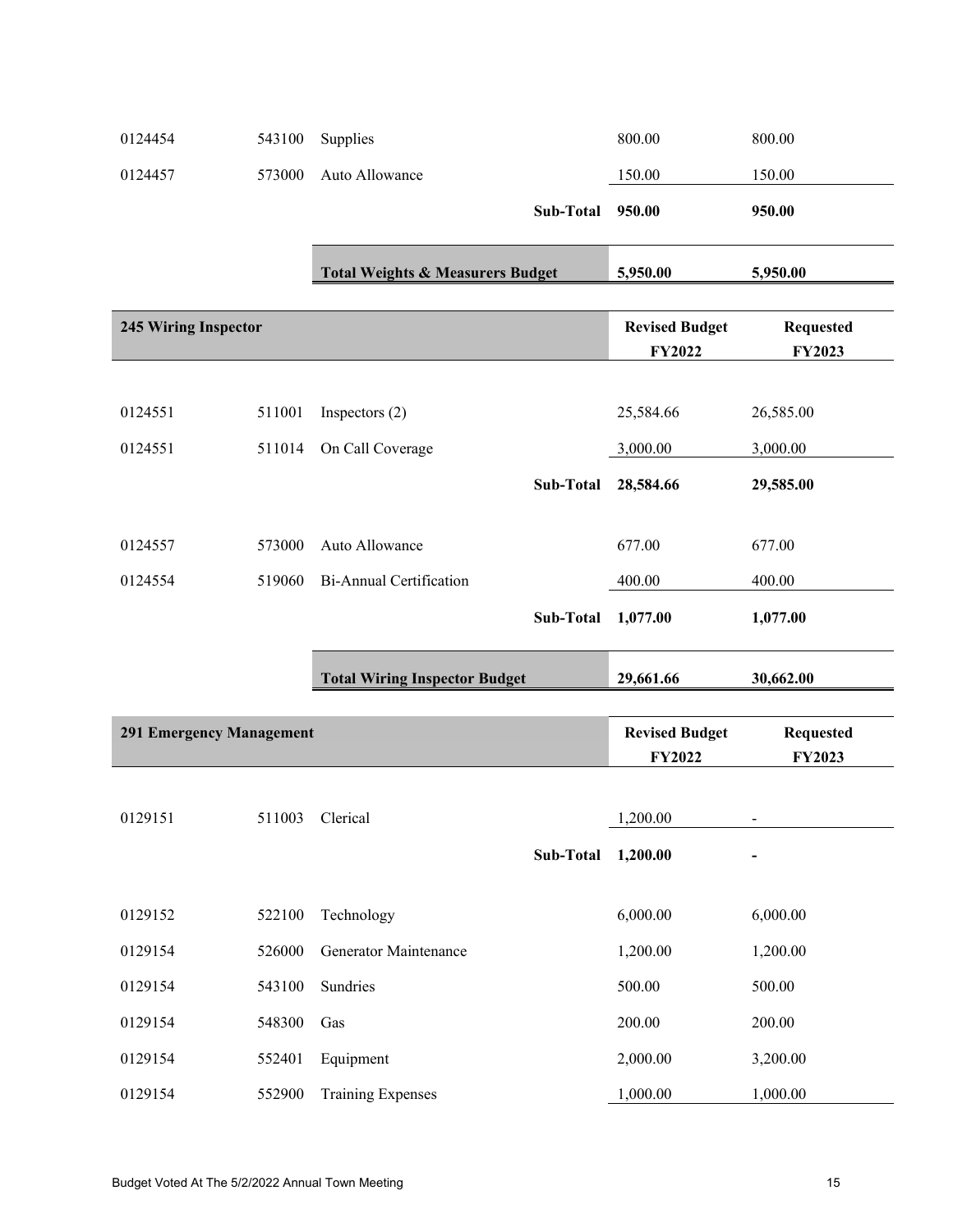|                     |        |                                          | Sub-Total | 10,900.00                              | 12,100.00                  |
|---------------------|--------|------------------------------------------|-----------|----------------------------------------|----------------------------|
|                     |        | <b>Total Emergency Management Budget</b> |           | 12,100.00                              | 12,100.00                  |
|                     |        |                                          |           |                                        |                            |
| 293 Traffic Control |        |                                          |           | <b>Revised Budget</b>                  | <b>Requested</b>           |
|                     |        |                                          |           | <b>FY2022</b>                          | FY2023                     |
| 0129353             | 531214 | <b>Traffic Lighting</b>                  |           | 20,000.00                              | 20,000.00                  |
|                     |        |                                          | Sub-Total | 20,000.00                              | 20,000.00                  |
|                     |        | <b>Total Traffic Control Budget</b>      |           | 20,000.00                              | 20,000.00                  |
| 294 Tree Dept       |        |                                          |           | <b>Revised Budget</b><br><b>FY2022</b> | <b>Requested</b><br>FY2023 |
|                     |        |                                          |           |                                        |                            |
| 0129451             | 511001 | Tree Warden                              |           | 18,569.13                              | 19,033.23                  |
| 0129451             | 511016 | Labor                                    |           | 112,359.21                             | 115,289.77                 |
| 0129451             | 511018 | Police Details                           |           |                                        | 10,000.00                  |
| 0129451             | 511043 | On Call                                  |           | 2,800.00                               | 2,800.00                   |
| 0129451             | 514010 | Longevity                                |           | 1,400.00                               | 1,800.00                   |
| 0129451             | 514042 | Licensing                                |           | 3,000.00                               | 3,000.00                   |
| 0129451             | 514043 | Pesticide License                        |           | 500.00                                 | 1,000.00                   |
| 0129451             |        | 562100 Uniforms                          |           | 2,000.00                               | 2,000.00                   |
|                     |        |                                          | Sub-Total | 140,628.34                             | 154,923.00                 |
|                     |        |                                          |           |                                        |                            |
| 0129452             | 525400 | Vehicle Maintenance                      |           | 10,000.00                              | 15,000.00                  |
| 0129453             | 531214 | Hired Equipment                          |           | 25,000.00                              | 30,000.00                  |
| 0129454             | 543600 | Supplies/Clothing/Equipment              |           | 5,000.00                               | 10,000.00                  |
|                     |        |                                          | Sub-Total | 40,000.00                              | 55,000.00                  |
|                     |        | <b>Total Tree Department Budget</b>      |           | 180,628.34                             | 209,923.00                 |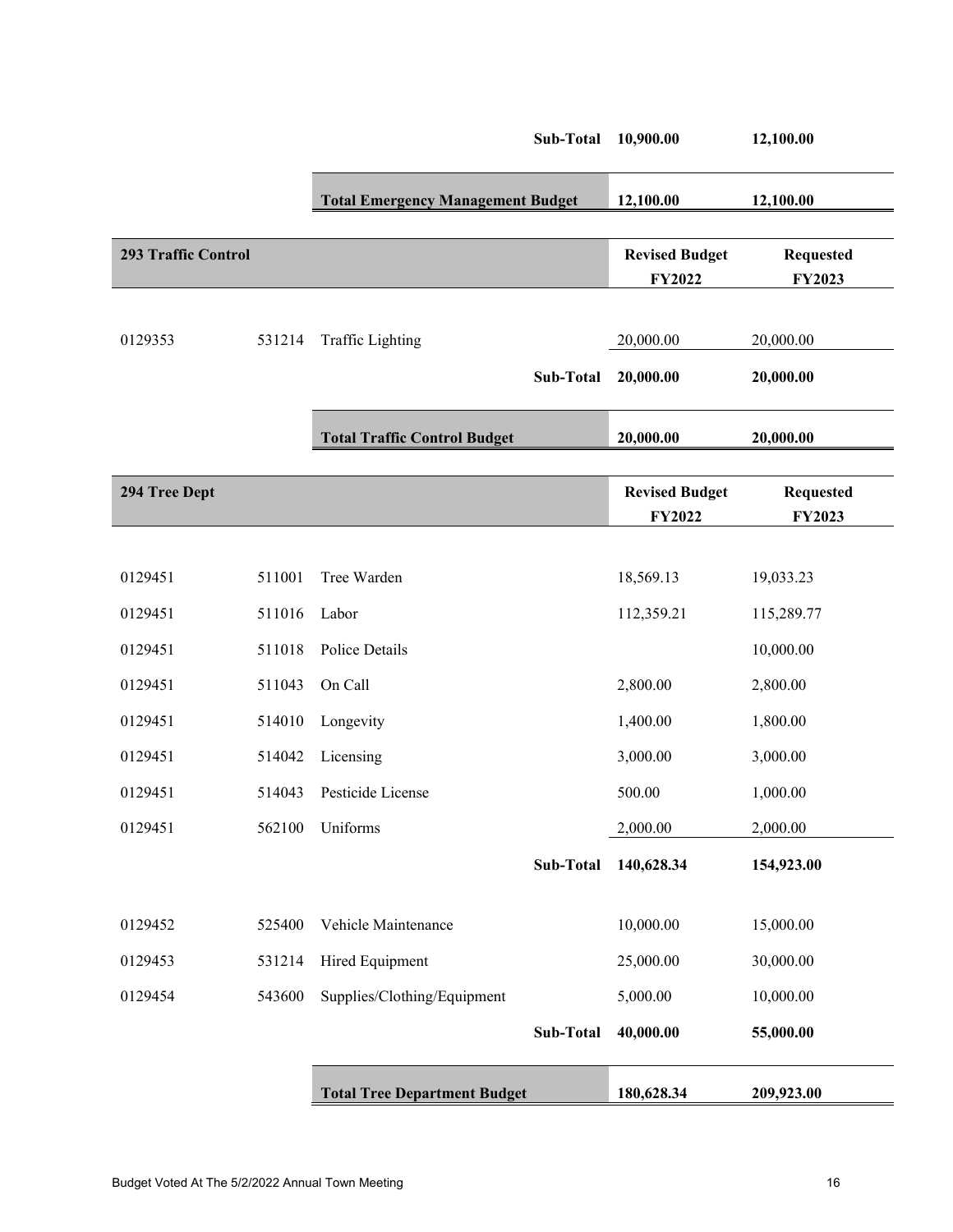| <b>295 Street Lights</b>           |        |                                     | <b>Revised Budget</b>        | <b>Requested</b> |
|------------------------------------|--------|-------------------------------------|------------------------------|------------------|
| New Dept.                          |        |                                     | <b>FY2022</b>                | <b>FY2023</b>    |
|                                    |        |                                     |                              |                  |
| 0129552                            | 526300 | <b>Street Light Maintenance</b>     |                              | 30,000.00        |
|                                    |        | Sub-Total                           |                              | 30,000.00        |
|                                    |        | <b>Total Street Lights</b>          | $\qquad \qquad \blacksquare$ | 30,000.00        |
|                                    |        |                                     |                              |                  |
|                                    |        | <b>Total Public Safety</b>          | 8,734,855.06                 | 9,362,506.97     |
|                                    |        |                                     |                              |                  |
| 300 Education 301 Regional Schools |        |                                     | <b>Revised Budget</b>        | <b>Requested</b> |
|                                    |        |                                     | <b>FY2022</b>                | FY2023           |
|                                    |        |                                     |                              |                  |
| 300                                |        | Rockland Public Schools             | 26,338,219.52                | 27,933,362.94    |
| 0130156                            | 566100 | South Shore Vocational Technical HS | 1,824,804.00                 | 1,839,189.00     |
| 0130156                            | 566110 | Norfolk Agricultural Tuition        | 241,000.00                   | 270,292.00       |
| 0130156                            | 566111 | Norfolk Agricultural Transportation | 15,713.51                    | 16,106.00        |
|                                    |        | <b>Total Education Budget</b>       | 28,419,737.03                | 30,058,949.94    |

## **Public Works**

|                               |        |                               | $\overline{\phantom{a}}$ |                  |
|-------------------------------|--------|-------------------------------|--------------------------|------------------|
| <b>421 Highway Department</b> |        |                               | <b>Revised Budget</b>    | <b>Requested</b> |
|                               |        |                               | <b>FY2022</b>            | <b>FY2023</b>    |
|                               |        |                               |                          |                  |
| 0142151                       | 511011 | Salary Superintendent         | 92,597.84                | 94,913.00        |
| 0142151                       | 511006 | Salary - Secretary            | 49.329.24                | 54,037.44        |
| 0142151                       | 511016 | Labor                         | 352,294.25               | 352,840.54       |
| 0142151                       | 511018 | <b>Highway Police Details</b> | 25,000.00                | 40,000.00        |
| 0142151                       | 511019 | Highway Police Calls          | 6,000.00                 | 10,000.00        |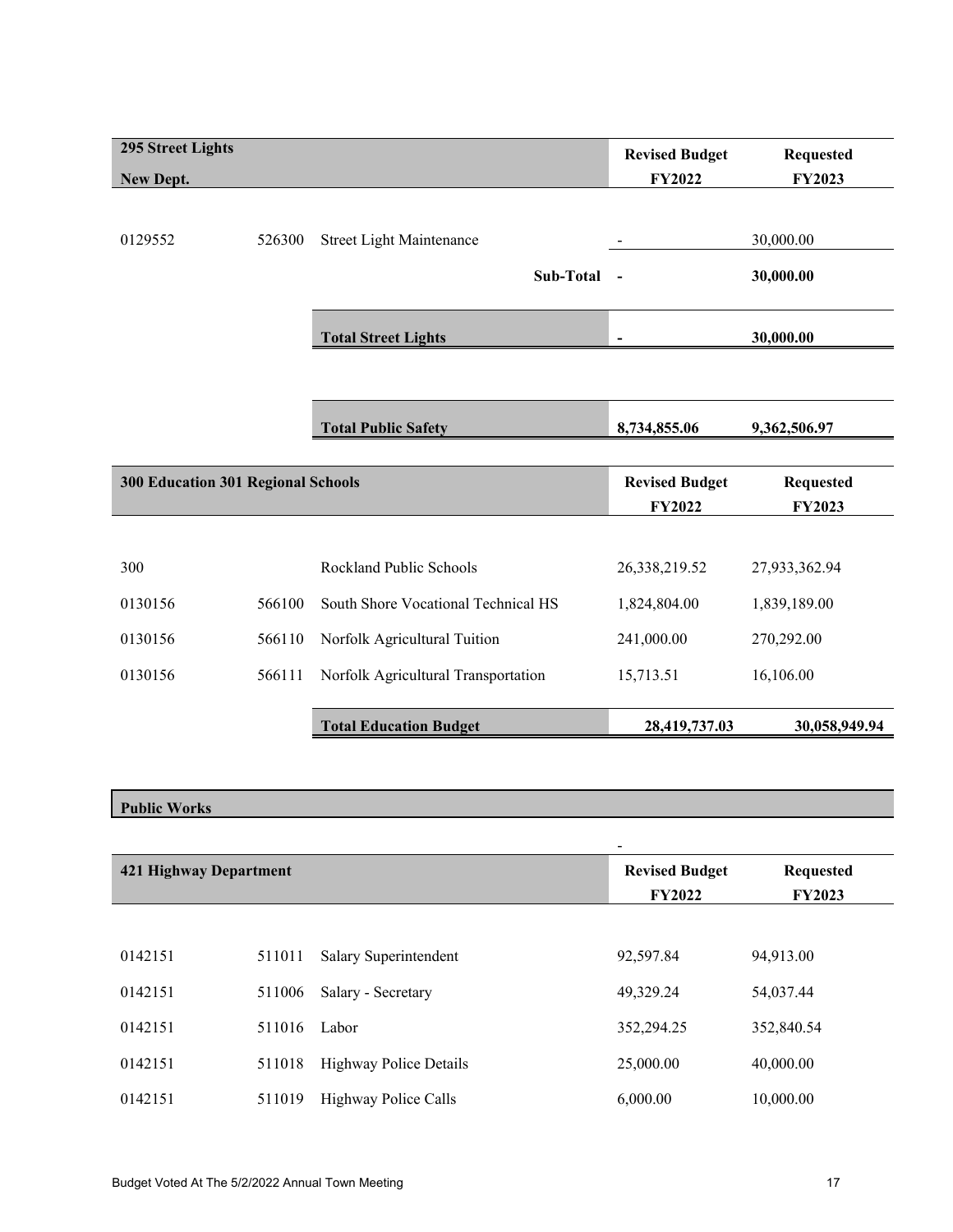| 0142151        | 511043 | On Call Coverage                       |           | 7,950.00                        | 7,925.00                   |
|----------------|--------|----------------------------------------|-----------|---------------------------------|----------------------------|
| 0142151        | 514010 | Longevity                              |           | 2,900.00                        | 2,900.00                   |
| 0142151        | 514042 | Licensing                              |           | 10,000.00                       | 9,000.00                   |
| 0142151        | 514043 | Pesticide License                      |           | 500.00                          | 3,000.00                   |
| 0142151        | 519010 | Uniforms                               |           | 7,000.00                        | 7,000.00                   |
|                |        |                                        | Sub-Total | 553,571.33                      | 581,615.98                 |
|                |        |                                        |           |                                 |                            |
| 0142152        | 521500 | Utilities                              |           | 5,000.00                        | 5,000.00                   |
| 0142152        | 525500 | Radio Repairs                          |           | 2,000.00                        | 2,000.00                   |
| 0142152        | 525700 | <b>Street Striping</b>                 |           | 25,000.00                       | 35,000.00                  |
| 0142152        | 526100 | Machine Maintenance                    |           | 20,000.00                       | 40,000.00                  |
| 0142152        | 533000 | Materials & Hired Equipment            |           | 400,000.00                      | 450,000.00                 |
| 0142152        | 558100 | Misc. Tools & Supplies                 |           | 4,000.00                        | 5,000.00                   |
| 0142154        | 543900 | <b>Building Maintenance</b>            |           | 5,000.00                        | 7,000.00                   |
| 0142157        | 551000 | Gas/Oil/Diesel/Etc.                    |           | 30,000.00                       | 45,000.00                  |
| 0142157        | 570002 | Fuel System Maintenance                |           | 3,000.00                        | 3,000.00                   |
| 0142157        | 573000 | Auto Allowance                         |           | 100.00                          | 100.00                     |
| 0142157        | 573200 | Dues & Meetings                        |           | 300.00                          | 300.00                     |
|                |        |                                        | Sub-Total | 494,400.00                      | 592,400.00                 |
|                |        |                                        |           |                                 |                            |
|                |        | <b>Total Highway Department Budget</b> |           | 1,047,971.33                    | 1,174,015.98               |
|                |        |                                        |           |                                 |                            |
| 423 Snow & Ice |        |                                        |           | <b>Revised Budget</b><br>FY2022 | <b>Requested</b><br>FY2023 |
|                |        |                                        |           |                                 |                            |
| 0142352        | 529100 | Snow Removal                           |           | 150,000.00                      | 150,000.00                 |
|                |        |                                        |           |                                 |                            |

**Sub-Total 150,000.00 150,000.00** 

-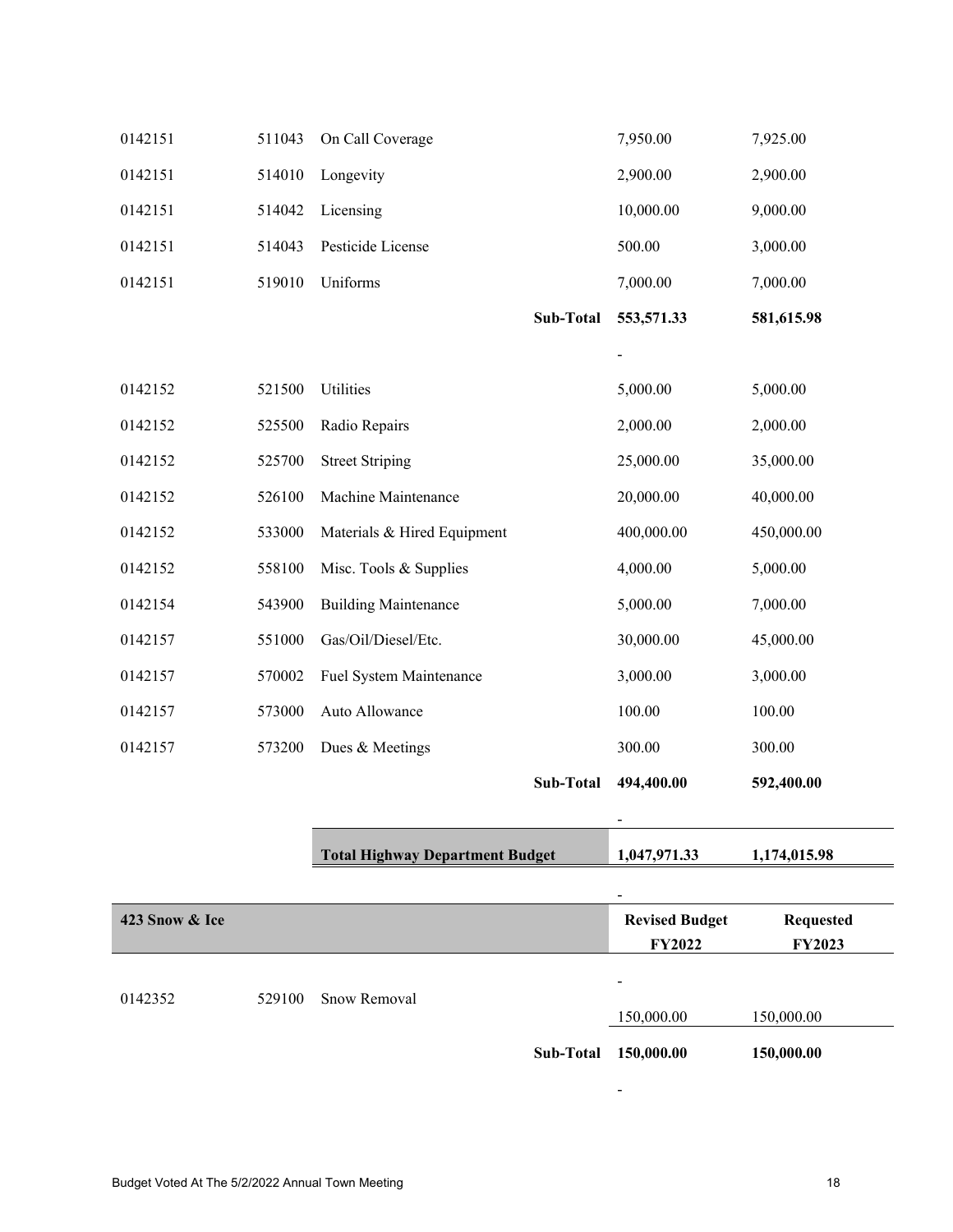|                                                 |            | <b>Total Snow &amp; Ice</b>                                   | 150,000.00            | 150,000.00       |
|-------------------------------------------------|------------|---------------------------------------------------------------|-----------------------|------------------|
|                                                 |            |                                                               | $\blacksquare$        |                  |
| 433 Waste Disposal & Collection                 |            |                                                               | <b>Revised Budget</b> | <b>Requested</b> |
|                                                 |            |                                                               | FY2022                | FY2023           |
|                                                 |            |                                                               |                       |                  |
| 0143351                                         | 511026     | Landfill Attendant Full Time                                  | 35,925.33             | 37,522.92        |
| 0143351                                         | 511033     | Landfill Attendant Full Time                                  | 19,074.00             | 19,959.97        |
| 0143351                                         | 562100     | Uniforms                                                      | 700.00                | 700.00           |
|                                                 |            | Sub-Total                                                     | 55,699.33             | 58,182.89        |
|                                                 |            |                                                               |                       |                  |
| 0143352                                         | 525600     | Landfill Maintenance                                          | 1,000.00              | 1,000.00         |
| 0143352                                         | 529200     | Refuse Collection                                             | 1,184,457.00          | 1,085,102.10     |
| 0143352                                         | 529210     | South Shore Recycling Coop Fee                                | 5,000.00              | 5,150.00         |
| 0143352                                         | 529220     | Disposal Fee                                                  | 440,000.00            | 466,990.50       |
| 0143352                                         | 529230     | Hazardous Waste Collection                                    | 6,500.00              | 6,900.00         |
| 0143352                                         | 529300     | Bulky Rubbish Pick Up                                         | 77,500.00             | 83,650.00        |
| 0143352                                         | 529613     | Data Processing                                               | 12,000.00             | 15,000.00        |
| 0143352                                         | 529700     | Landfill Testing                                              | 40,000.00             |                  |
|                                                 |            | Sub-Total                                                     | 1,766,457.00          | 1,663,792.60     |
| Additional salary charged to revolving \$23,962 |            |                                                               |                       |                  |
|                                                 |            | <b>Total Waste Disposal &amp; Collection</b><br><b>Budget</b> | 1,822,156.33          | 1,721,975.49     |
|                                                 |            |                                                               |                       |                  |
| <b>490 Storm Water</b>                          |            |                                                               | <b>Revised Budget</b> | <b>Requested</b> |
|                                                 |            |                                                               | FY2022                | FY2023           |
|                                                 |            |                                                               |                       |                  |
| 0149057                                         | 570000     | Drainage Repair                                               | 150,000.00            | 150,000.00       |
| 0149051                                         | <b>NEW</b> | Stormwater/Drainage Clerk-Laborer                             |                       | 50,000.00        |
|                                                 |            | Sub-Total                                                     | 150,000.00            | 200,000.00       |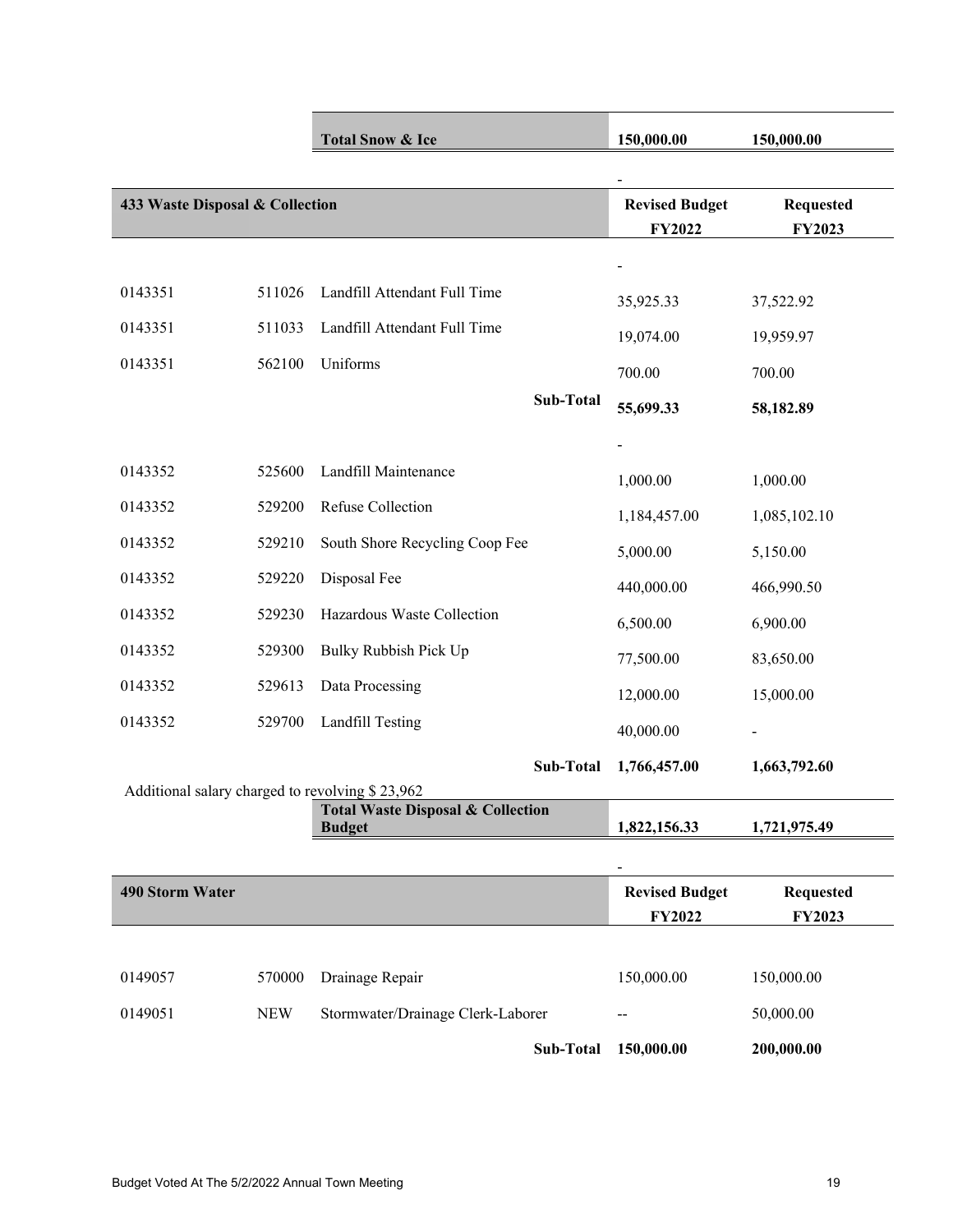|                                                                                                  |        | <b>Total Storm Water</b>              | 150,000.00                      | 200,000.00                 |
|--------------------------------------------------------------------------------------------------|--------|---------------------------------------|---------------------------------|----------------------------|
|                                                                                                  |        |                                       |                                 |                            |
|                                                                                                  |        | <b>Total Public Works</b>             | 3,170,127.66                    | 3,245,991.47               |
|                                                                                                  |        |                                       |                                 |                            |
| <b>Health and Human Services</b>                                                                 |        |                                       |                                 |                            |
|                                                                                                  |        |                                       |                                 |                            |
| 510 Board of<br><b>Health</b>                                                                    |        |                                       | <b>Revised Budget</b><br>FY2022 | <b>Requested</b><br>FY2023 |
|                                                                                                  |        |                                       |                                 |                            |
| 0151051                                                                                          | 511003 | Salary Clerical (PT)                  | 14,370.14                       | 19,921.24                  |
| 0151051                                                                                          | 511006 | Salary Administrative Assistant       | 40,537.58                       | 39,018.96                  |
| 0151051                                                                                          | 513041 | Salary Health Agent                   | 62,424.00                       | 62,499.06                  |
| 0151052                                                                                          | 531213 | Animal Control Pick Up Allowance      | 816.00                          | 816.00                     |
|                                                                                                  |        | Sub-Total                             | 118,147.72                      | 122,255.26                 |
|                                                                                                  |        |                                       |                                 |                            |
| 0151052                                                                                          | 530000 | Professional & Technical              | 525.00                          | 12,000.00                  |
| 0151052                                                                                          | 531213 | Health & Hospitals                    | 1,200.00                        | 1,275.00                   |
| 0151054                                                                                          | 545300 | Office Supplies                       | 1,000.00                        | 1,000.00                   |
| 0151057                                                                                          | 573003 | Mileage                               | 1,000.00                        | 1,000.00                   |
| 0151057                                                                                          | 573201 | Meeting & Seminars                    |                                 | 1,500.00                   |
| **Revolving Fund direct charge \$15,227 Office Salary \$6,327 and \$8900<br>Health Agent Salary) |        | 3,725.00                              | 16,775.00                       |                            |
|                                                                                                  |        | <b>Total Health Department Budget</b> | 121,872.72                      | 139,030.26                 |
|                                                                                                  |        |                                       |                                 |                            |
| <b>522 Public Health Nurse</b>                                                                   |        |                                       | <b>Revised Budget</b><br>FY2022 | <b>Requested</b><br>FY2023 |
|                                                                                                  |        |                                       |                                 |                            |
| 0152253                                                                                          | 539900 | Public Health Nurse                   | 40,000.00                       | 50,000.00                  |
|                                                                                                  |        | Sub-Total                             | 40,000.00                       | 50,000.00                  |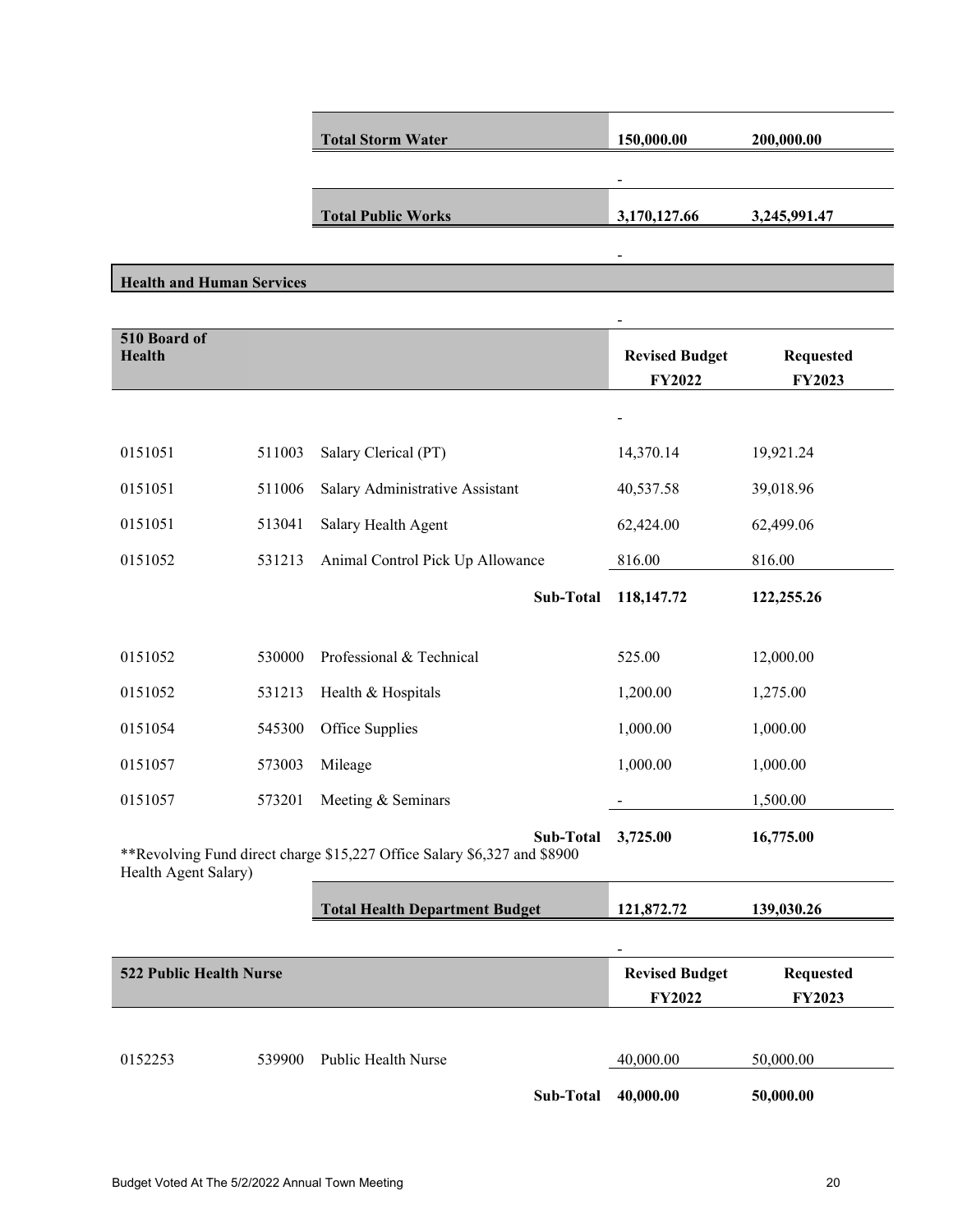|                                                                        |            | <b>Total Public Health Nurse Budget</b> | 40,000.00                              | 50,000.00                         |
|------------------------------------------------------------------------|------------|-----------------------------------------|----------------------------------------|-----------------------------------|
| 541 Council On Aging                                                   |            |                                         | <b>Revised Budget</b><br>FY2022        | <b>Requested</b><br><b>FY2023</b> |
|                                                                        |            |                                         |                                        |                                   |
| 0154151                                                                | 511001     | Personnel - Director                    | 73,185.00                              | 76,000.00                         |
| 0154151                                                                | 515012     | Vacation Pay out                        |                                        | 10,000.00                         |
| 0154151                                                                | 511026     | Personnel - Bus Driver                  | 39,286.32                              | 39,309.73                         |
| 0154151                                                                | 511036     | Personnel - Receptionist                | 43,046.04                              | 40,565.00                         |
| 0154151                                                                | 511044     | Personnel - Kitchen Aide                | 14,858.34                              | 14,859.00                         |
| 0154151                                                                | 511045     | Personnel - Kitchen Manager             | 18,438.54                              | 18,439.00                         |
| 0154151                                                                | 513020     | Personnel - Custodian                   | 41,893.44                              | 43,610.49                         |
| 0154151                                                                | 545300     | Other Uniforms                          | 350.00                                 | 350.00                            |
|                                                                        |            | <b>Sub-Total</b>                        | 231,057.68                             | 243, 133. 22                      |
| 0154152                                                                | 521500     | Other Energy Utilities                  | 5,000.00                               | 5,000.00                          |
| 0154152                                                                | 524200     | Maintenance of Buildings                | 20,000.00                              | 25,000.00                         |
| 0154152                                                                | 525400     | Maintenance of Vehicles                 | 1,600.00                               | 1,600.00                          |
| 0154154                                                                | 542000     | Supplies                                | 6,500.00                               | 6,500.00                          |
| 0154154                                                                | 543100     | <b>Operating Supplies</b>               | 5,000.00                               | 5,000.00                          |
|                                                                        |            |                                         |                                        |                                   |
|                                                                        |            | Sub-Total                               | 38,100.00                              | 43,100.00                         |
|                                                                        |            |                                         |                                        |                                   |
|                                                                        |            | <b>Total Council On Aging Budget</b>    | 269,157.68                             | 286, 233. 22                      |
| <b>542 Youth Commission</b><br>630 Recreation Dept. (New Dept. Number) |            |                                         | <b>Revised Budget</b><br><b>FY2022</b> | <b>Requested</b><br><b>FY2023</b> |
|                                                                        |            |                                         |                                        |                                   |
| 0163051                                                                | 511001     | <b>Salary Director</b>                  | 71,400.00                              | 71,400.00                         |
| 0154251                                                                | <b>NEW</b> | Administrative Assistant                |                                        | 45,254.79                         |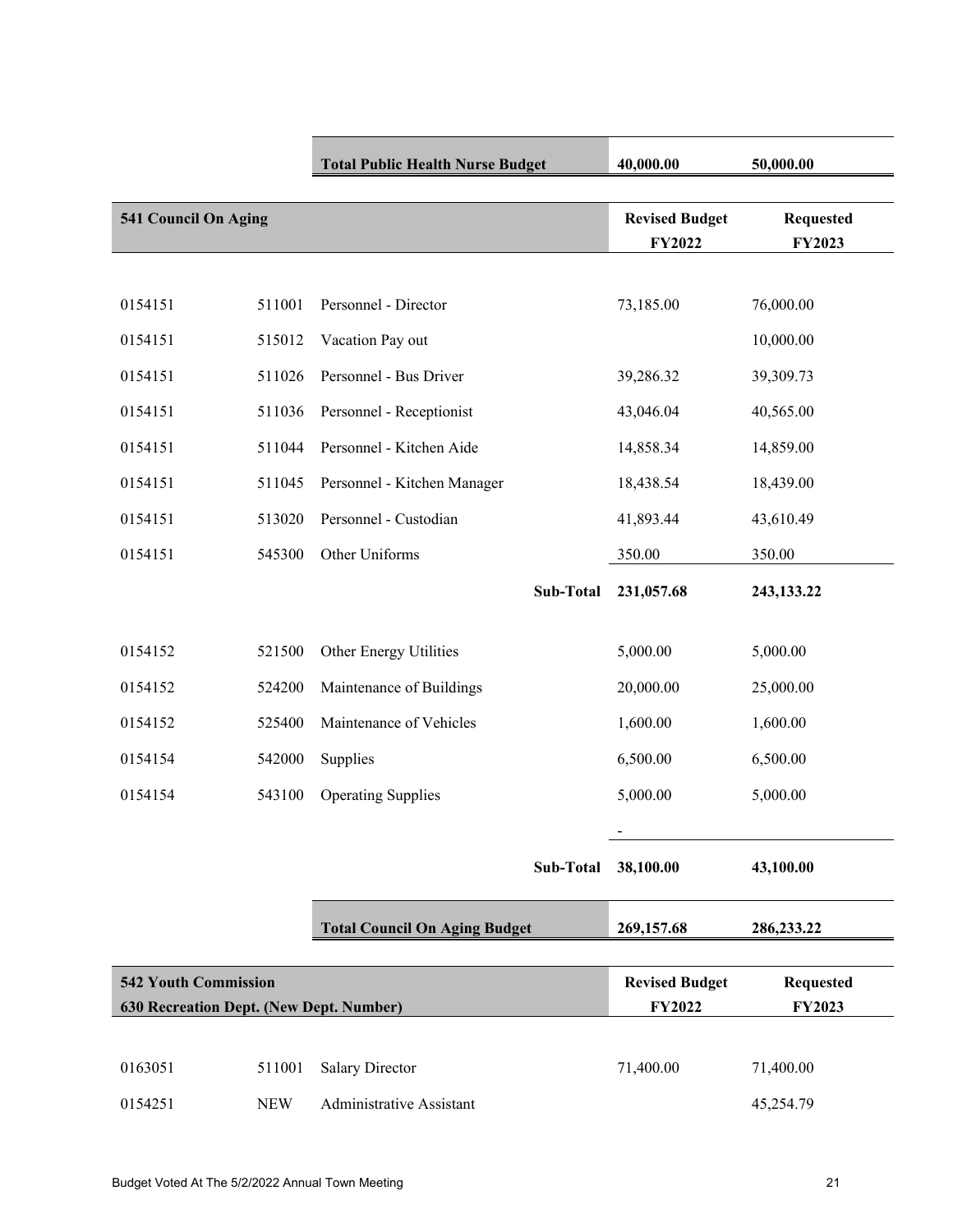| 0154251            | 511017     | Salaries Park Staff                    |           | 35,700.00                              | 37,485.00                         |
|--------------------|------------|----------------------------------------|-----------|----------------------------------------|-----------------------------------|
| 0154251            | 513042     | Youth Comm Teen Center PT              |           | 9,180.00                               | 10,000.00                         |
|                    |            |                                        | Sub-Total | 116,280.00                             | 164,139.79                        |
| 0154254            | 540000     | Supplies                               |           | 10,000.00                              | 11,000.00                         |
| 0154254            | 542001     | <b>Supplies Hartsuff Park</b>          |           | 9,000.00                               | 14,000.00                         |
| 0154254            | 543100     | Maintenance (Professional & Technical) |           | 4,400.00                               | 4,500.00                          |
|                    |            |                                        | Sub-Total | 23,400.00                              | 29,500.00                         |
|                    |            | <b>Total Recreation Budget</b>         |           | 139,680.00                             | 193,639.79                        |
| 543 Veterans Agent |            |                                        |           | <b>Revised Budget</b><br><b>FY2022</b> | <b>Requested</b><br><b>FY2023</b> |
|                    |            |                                        |           |                                        |                                   |
| 0154351            | 511001     | Salary - Agent                         |           | 57,120.00                              | 40,000.00                         |
| 0154351            | <b>NEW</b> | Part-time Assistant VSO                |           |                                        | 22,500.00                         |
|                    |            |                                        | Sub-Total | 57,120.00                              | 62,500.00                         |
| 0154352            | 525400     | Maintenance of Vehicles                |           | 2,000.00                               | 2,000.00                          |
| 0154352            | 534400     | Postage                                |           | 300.00                                 | 300.00                            |
| 0154352            | 543100     | Maintenance Supplies                   |           |                                        |                                   |
| 0154354            | 534400     | Telephone                              |           | 720.00                                 | 720.00                            |
| 0154354            | 540000     | Supplies                               |           | 500.00                                 | 1,500.00                          |
| 0154357            | 573000     | Auto Allowance /Mileage                |           |                                        | 500.00                            |
| 0154357            | 577000     | Dues & Meetings & Training             |           | 250.00                                 | 3,500.00                          |
| 0154357            | 578000     | Veterans Benefits                      |           | 270,000.00                             | 270,000.00                        |
|                    |            |                                        | Sub-Total | 273,770.00                             | 278,520.00                        |
|                    |            | <b>Total Veterans Agent Budget</b>     |           | 330,890.00                             | 341,020.00                        |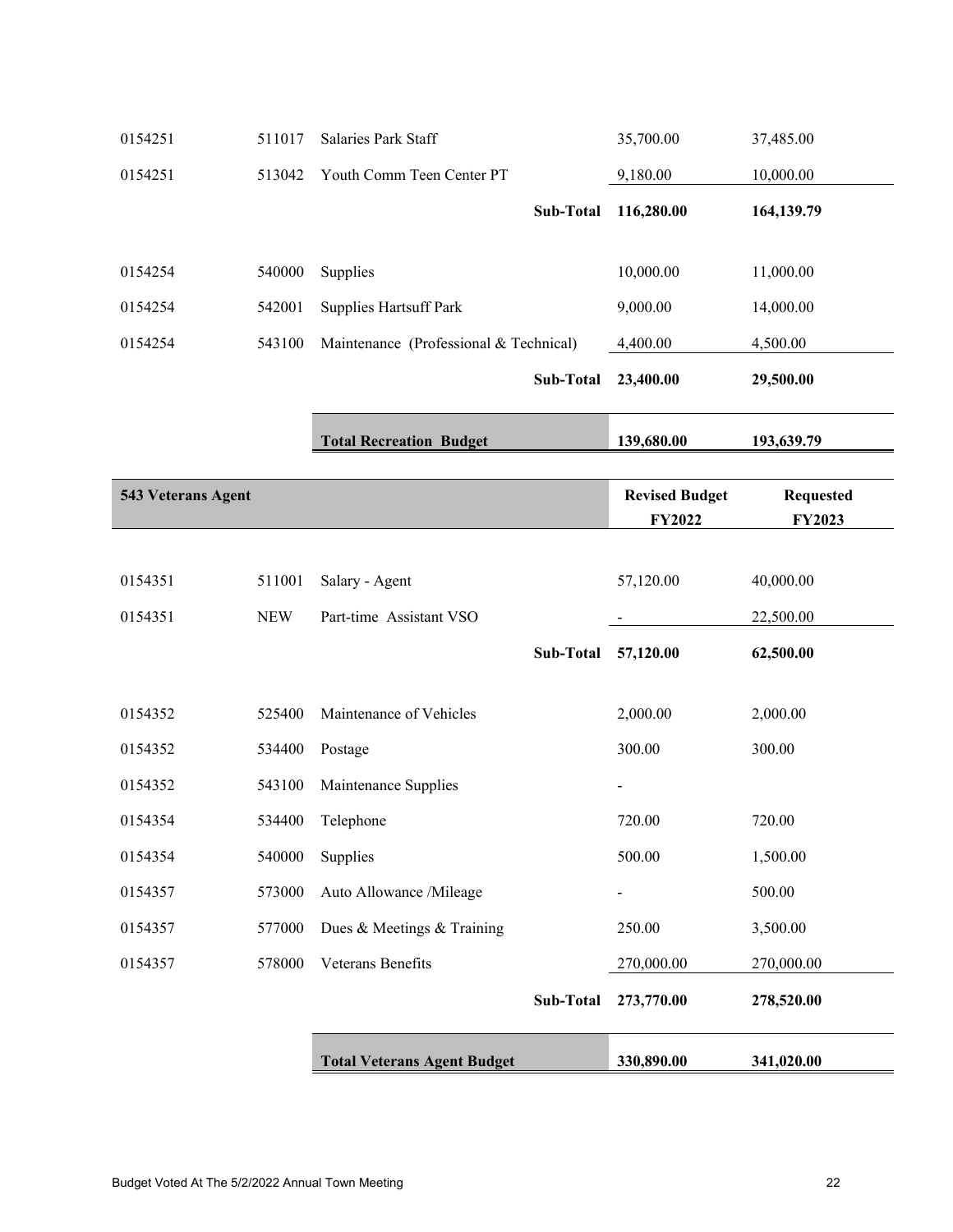| 545 McKinley Building NEW       |            | <b>Revised Budget</b><br>FY2022          | <b>Requested</b><br>FY2023 |                          |  |
|---------------------------------|------------|------------------------------------------|----------------------------|--------------------------|--|
| 0154551                         | <b>NEW</b> | Custodian                                |                            | 45,748.08                |  |
|                                 |            |                                          |                            | $\overline{\phantom{a}}$ |  |
|                                 |            | Sub-Total                                | $\blacksquare$             | 45,748.08                |  |
| 0154552                         | <b>NEW</b> | <b>Building Maintenance</b>              |                            | 16,480.00                |  |
| 0154554                         | <b>NEW</b> | Supplies                                 |                            | 10,000.00                |  |
| 0154552                         | <b>NEW</b> | <b>Utilities</b>                         |                            | 48,520.00                |  |
|                                 |            | Sub-Total                                | $\sim$                     | 75,000.00                |  |
|                                 |            | <b>Total McKinley Building Budget</b>    | $\overline{a}$             | 120,748.08               |  |
|                                 |            |                                          |                            |                          |  |
|                                 |            | <b>Total Health &amp; Human Services</b> | 570,710.40                 | 1,130,671.35             |  |
|                                 |            |                                          |                            |                          |  |
| <b>Culture &amp; Recreation</b> |            |                                          |                            |                          |  |

| 610 Library |        |                                              | <b>Revised Budget</b><br><b>FY2022</b> | <b>Requested</b><br><b>FY2023</b> |
|-------------|--------|----------------------------------------------|----------------------------------------|-----------------------------------|
|             |        |                                              |                                        |                                   |
| 0161051     | 511001 | Director                                     | 80,714.00                              | 80,514.00                         |
| 0161051     | 511025 | Staff                                        | 400,337.88                             | 376,359.61                        |
| 0161051     | 511025 | Custodian                                    |                                        | 28,514.25                         |
| 0161051     | 545300 | Other Uniform                                | 350.00                                 | 350.00                            |
|             |        | Sub-Total                                    | 481,401.88                             | 485,737.86                        |
|             |        |                                              |                                        |                                   |
| 0161053     | 531217 | Software Licensing (Budget trf to State Aid) | $\overline{a}$                         | $\overline{\phantom{a}}$          |
| 0161053     | 540000 | <b>Operating Expenses</b>                    | 56,411.00                              | 63,000.00                         |
| 0161054     | 543100 | Supplies                                     | 11,000.00                              | 15,000.00                         |
| 0161055     | 552300 | Books & Related Materials                    | 96,141.00                              | 99,000.00                         |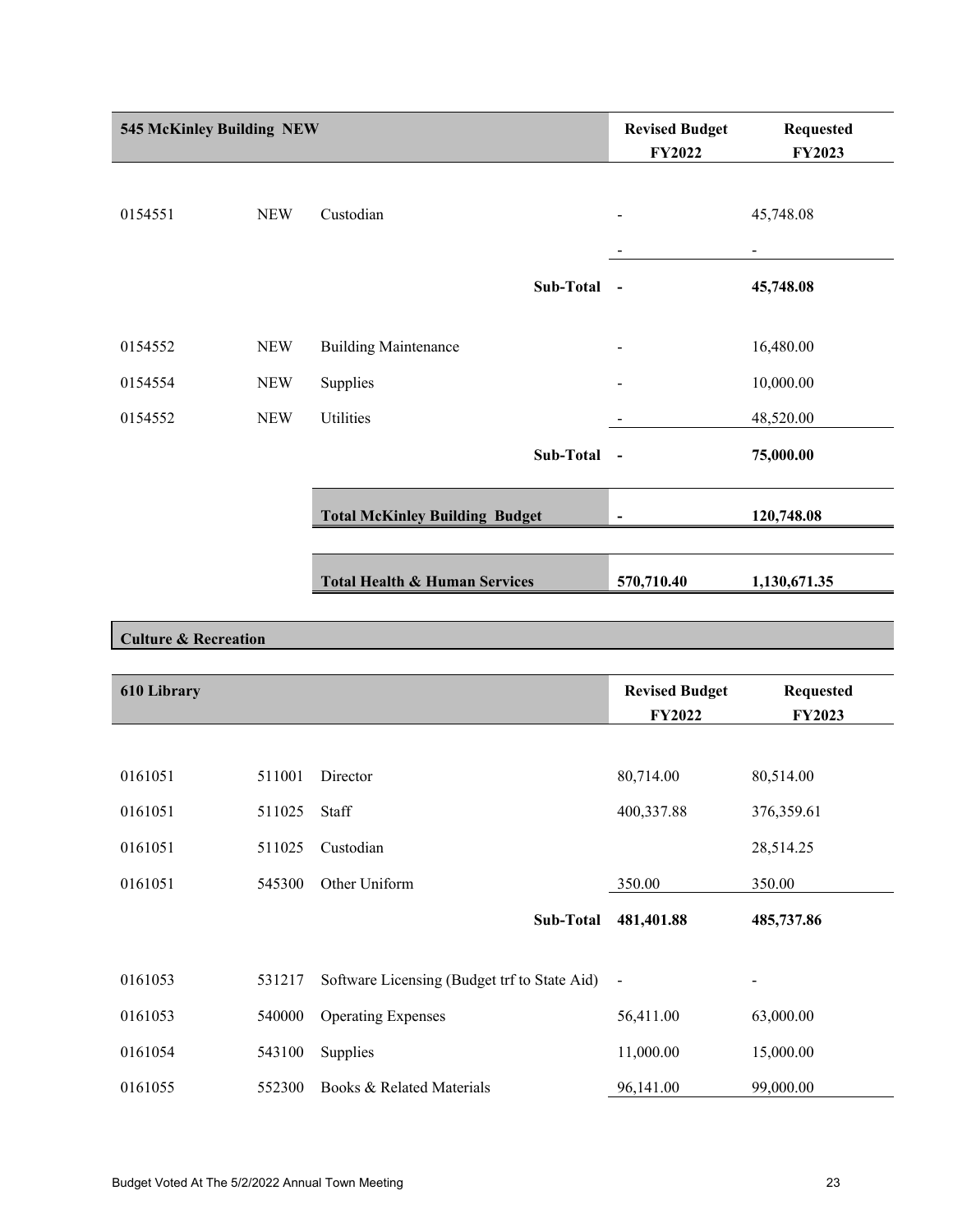|                                  |        |                                     | Sub-Total | 163,552.00                             | 177,000.00                 |
|----------------------------------|--------|-------------------------------------|-----------|----------------------------------------|----------------------------|
|                                  |        | <b>Total Library Budget</b>         |           | 644,953.88                             | 662,737.86                 |
| <b>650 Park Department</b>       |        |                                     |           | <b>Revised Budget</b><br>FY2022        | <b>Requested</b><br>FY2023 |
| 0165051                          | 511000 | Salaries & Labor                    |           | 174,664.80                             | 174,664.80                 |
| 0165051                          | 511001 | Salary Park Manager                 |           | 85,731.00                              | 85,731.00                  |
| 0165051                          | 511017 | S/W Labor                           |           | 14,300.40                              | 20,000.00                  |
| 0165051                          | 514010 | Longevity                           |           | 2,040.00                               | 2,040.00                   |
| 0165051                          | 514042 | Licensing                           |           | 1,275.00                               | 2,250.00                   |
| 0165051                          | 516000 | Overtime                            |           | 11,220.00                              | 15,000.00                  |
| 0165051                          | 519010 | Uniforms                            |           | 4,080.00                               | 4,080.00                   |
|                                  |        |                                     | Sub-Total | 293,311.20                             | 303,765.80                 |
|                                  |        |                                     |           |                                        |                            |
| 0165052                          | 521500 | Other Energy Utilities              |           | 10,000.00                              | 10,000.00                  |
| 0165052                          | 524100 | General Maintenance                 |           | 25,000.00                              | 28,000.00                  |
| 0165052                          | 525901 | Stadium Maintenance                 |           |                                        | 5,000.00                   |
| 0165052                          | 525400 | Maintenance of Vehicles             |           | 10,000.00                              | 10,000.00                  |
| 0165054                          | 543100 | Supplies                            |           | 6,000.00                               | 6,000.00                   |
| 0165054                          | 543101 | Rail Trail Maintenance              |           |                                        | 5,000.00                   |
| 0165054                          | 543701 | Materials                           |           | 18,000.00                              | 18,000.00                  |
|                                  |        |                                     | Sub-Total | 69,000.00                              | 82,000.00                  |
|                                  |        | <b>Total Park Department Budget</b> |           | 362,311.20                             | 385,765.80                 |
| <b>691 Historical Commission</b> |        |                                     |           | <b>Revised Budget</b><br><b>FY2022</b> | <b>Requested</b><br>FY2023 |
| 0169152                          | 520000 | Purchase of Service                 |           | 400.00                                 | 400.00                     |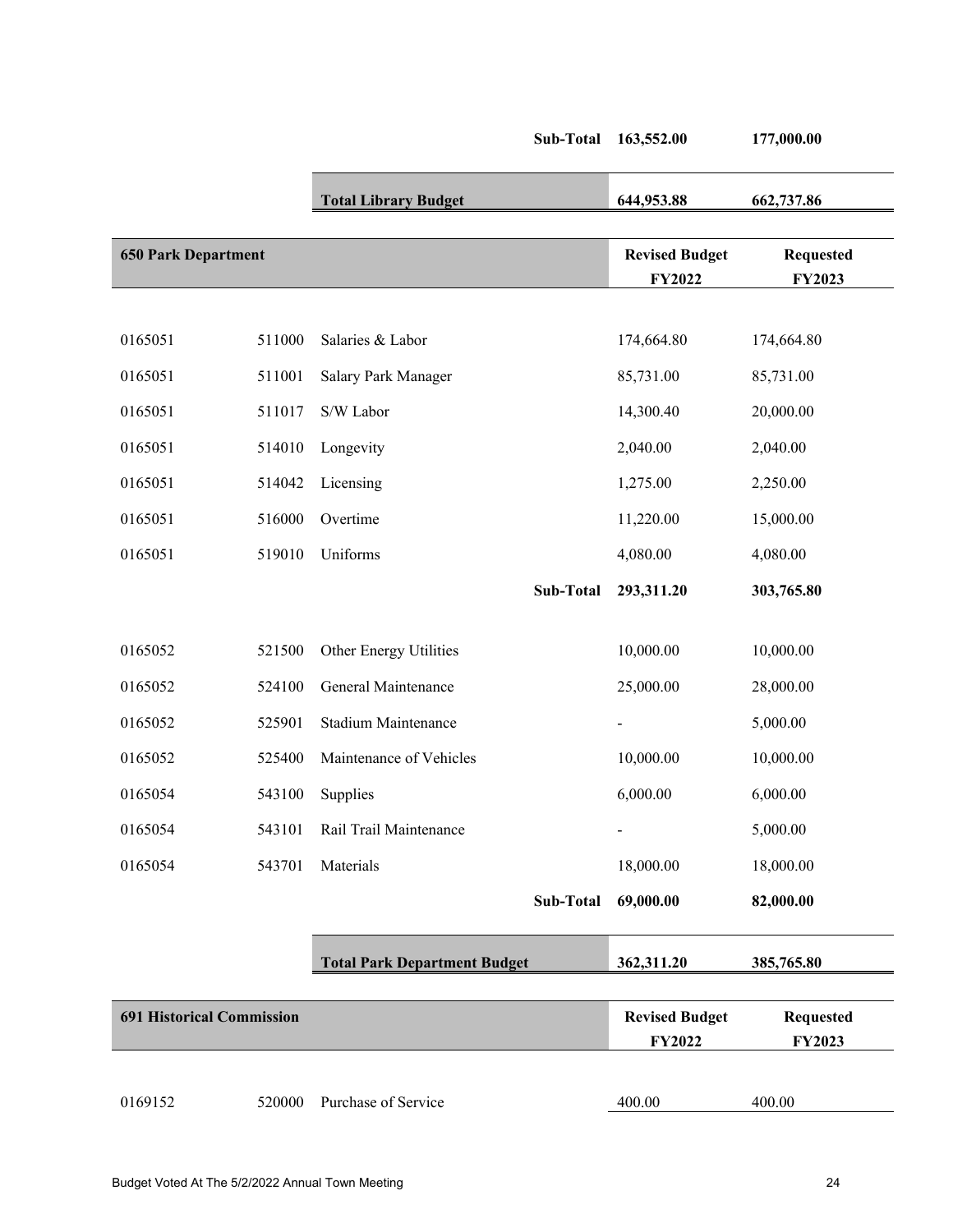|                                       |        |                                              | <b>Sub-Total 400.00</b> |                                        | 400.00                            |
|---------------------------------------|--------|----------------------------------------------|-------------------------|----------------------------------------|-----------------------------------|
|                                       |        | <b>Total Historical Commission Budget</b>    |                         | 400.00                                 | 400.00                            |
| <b>692 Celebrations</b>               |        |                                              |                         | <b>Revised Budget</b><br>FY2022        | <b>Requested</b><br>FY2023        |
| 0169251                               | 511003 | Secretary Memorial Day                       |                         | 300.00                                 | 300.00                            |
|                                       |        |                                              | Sub-Total               | 300.00                                 | 300.00                            |
| 0169257                               | 579600 | Memorial Day Observations                    |                         | 3,000.00                               | 3,000.00                          |
| 0169257                               | 579700 | Tri-Town Parade Celebration                  |                         | 5,500.00                               | 6,000.00                          |
|                                       |        |                                              | Sub-Total               | 8,500.00                               | 9,000.00                          |
|                                       |        | <b>Total Celebrations Budget</b>             |                         | 8,800.00                               | 9,300.00                          |
|                                       |        | <b>Total Culture &amp; Recreation Budget</b> |                         | 1,016,465.08                           | 1,058,203.66                      |
| <b>Debt Service</b>                   |        |                                              |                         |                                        |                                   |
| <b>710 Principal On Maturing Debt</b> |        |                                              |                         | <b>Revised Budget</b><br><b>FY2022</b> | <b>Requested</b><br><b>FY2023</b> |
|                                       |        |                                              |                         |                                        |                                   |
| 0171059                               | 591000 | Maturing Principal Excluded Debt             |                         | 2,810,000.00                           | 3,135,000.00                      |
| 0171059                               | 591001 | Maturing Principal Non-Excluded Debt         |                         | 285,000.00                             | 285,000.00                        |
|                                       |        | <b>Total Principal Maturing Debt</b>         |                         | 3,095,000.00                           | 3,420,000.00                      |
|                                       |        |                                              |                         |                                        |                                   |

| 711 Interest On Maturing Debt |        |                                 | <b>Revised Budget</b><br><b>FY2022</b> | Requested<br><b>FY2023</b> |
|-------------------------------|--------|---------------------------------|----------------------------------------|----------------------------|
| 0175159                       | 592000 | Maturing Interest Excluded Debt | 2,529,229.13                           | 2,772,397.55               |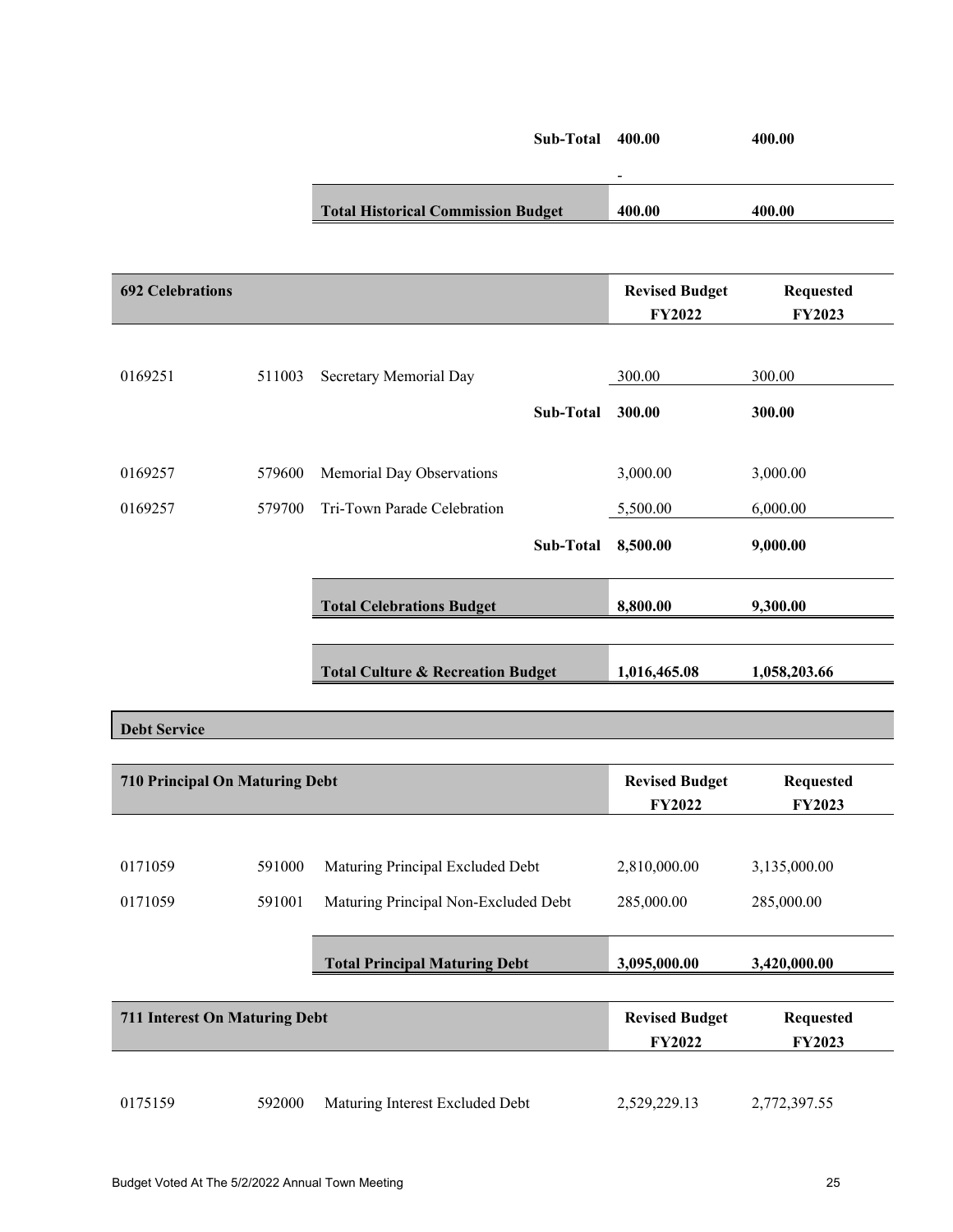| 0175159                                                                             | 592002 | Non-Excluded Interest               | 137,960.98               | 91,950.00     |
|-------------------------------------------------------------------------------------|--------|-------------------------------------|--------------------------|---------------|
|                                                                                     |        |                                     |                          |               |
|                                                                                     |        | <b>Total Interest Maturing Debt</b> | 2,667,190.11             | 2,864,347.55  |
|                                                                                     |        |                                     |                          |               |
| <b>Revised Budget</b><br><b>752 Interest on Short Term Debt</b><br><b>Requested</b> |        |                                     |                          |               |
|                                                                                     |        |                                     | <b>FY2022</b>            | <b>FY2023</b> |
|                                                                                     |        |                                     |                          |               |
| 0175259                                                                             | 593000 | Short Term Interest, BAN Costs      | 25,000.00                | 25,000.00     |
|                                                                                     |        |                                     |                          |               |
|                                                                                     |        |                                     | $\overline{\phantom{a}}$ |               |
|                                                                                     |        | <b>Total Interest Payments</b>      | 25,000.00                | 25,000.00     |
|                                                                                     |        |                                     |                          |               |
|                                                                                     |        | <b>Total Debt Service</b>           | 5,787,190.11             | 6,309,347.55  |
|                                                                                     |        |                                     |                          |               |

## **State and County Assessments**

| 820 State and 830 County Assessments |        |                                    | <b>Revised Budget</b> | <b>Requested</b> |
|--------------------------------------|--------|------------------------------------|-----------------------|------------------|
|                                      |        |                                    | <b>FY2022</b>         | <b>FY2023</b>    |
|                                      |        |                                    |                       |                  |
| 0182056                              | 563200 | School Choice                      | 145,000.00            | 108,560.00       |
| 0182056                              | 563400 | Special Education                  | 173.00                | 15,896.00        |
| 0182056                              | 563700 | RMV Non Renewal Surcharge          | 28,720.00             | 30,420.00        |
| 0182056                              | 563900 | Group Insurance Municipal Teachers | 1,287,658.00          | 1,320,880.00     |
| 0182056                              | 564000 | Mosquito Control                   | 43,151.00             | 44,014.00        |
| 0182056                              | 564100 | Air Pollution                      | 5,322.00              | 5,358.00         |
| 0182056                              | 564300 | Metropolitan Planning Council      | 9,909.00              | 9,943.00         |
| 0182056                              | 566200 | <b>MBTA</b>                        | 68,676.00             | 67,199.00        |
| 0182056                              | 566400 | Regional Transit                   | 54,571.00             | 57,420.00        |
| 0182056                              | 570000 | <b>Charter Schools</b>             | 1,616,930.00          | 1,992,654.00     |
|                                      |        | Sub-Total                          | 3,260,110.00          | 3,652,344.00     |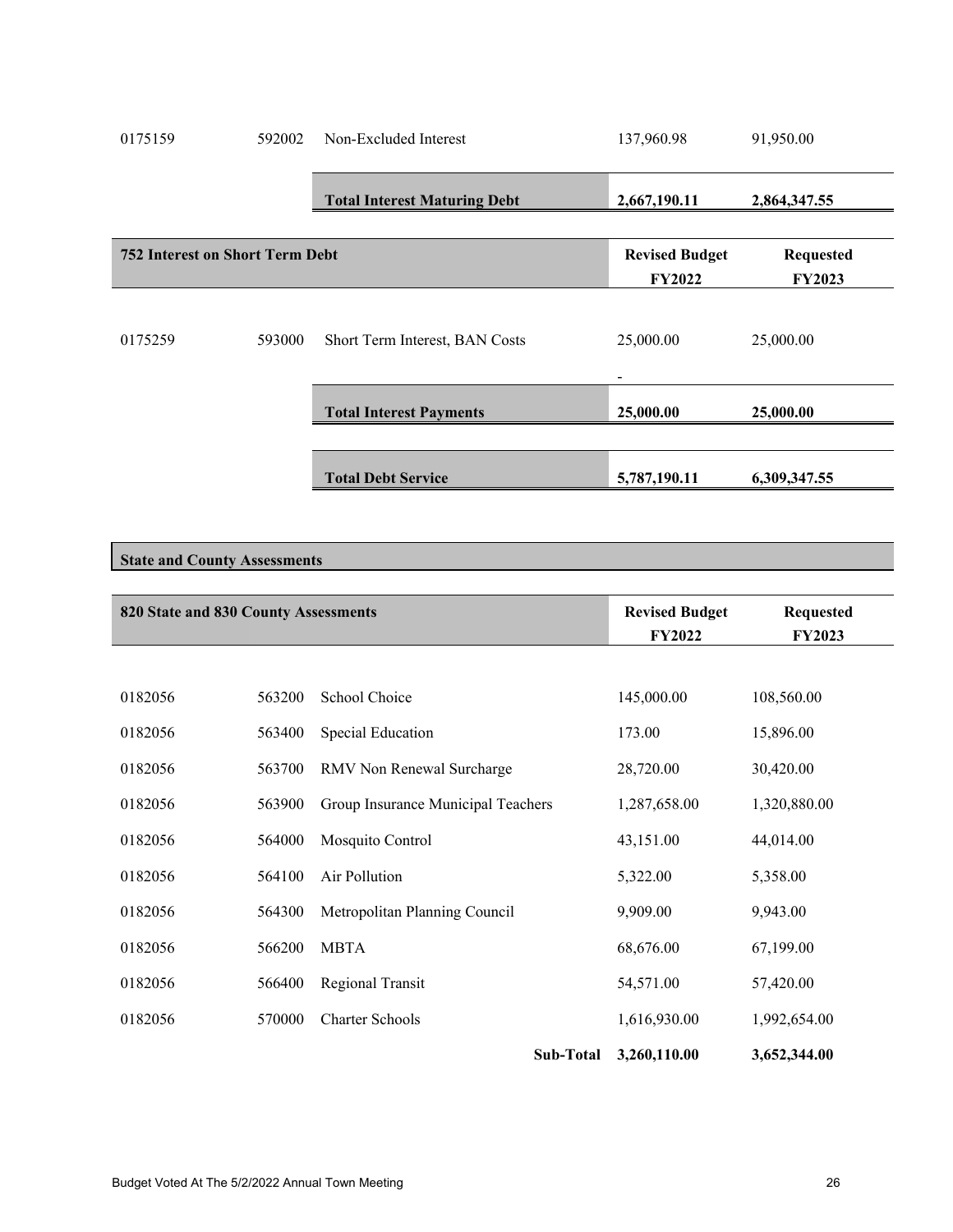| 0183056                                         | 563000 | County Tax                                 | 44,955.00                              | 46,079.00                         |
|-------------------------------------------------|--------|--------------------------------------------|----------------------------------------|-----------------------------------|
| 0183056                                         | 563001 | Southfield Bond Assessment                 | 9,000.00                               | 9,225.00                          |
|                                                 |        |                                            |                                        |                                   |
|                                                 |        | Sub-Total                                  | 53,955.00                              | 55,304.00                         |
|                                                 |        | <b>Total State and County Assessments</b>  | 3,314,065.00                           | 3,707,648.00                      |
|                                                 |        |                                            |                                        |                                   |
| <b>Benefits</b>                                 |        |                                            |                                        |                                   |
| <b>911 Retirement Contributions</b><br>1/4/2022 |        |                                            | <b>Revised Budget</b><br><b>FY2022</b> | <b>Requested</b><br>FY2023        |
|                                                 |        |                                            |                                        |                                   |
| 0191151                                         | 515010 | Contributory Retirement                    | 4, 133, 169. 33                        | 4,465,798.00                      |
| 0191151                                         | 515011 | Pensions                                   | 3,000.00                               |                                   |
|                                                 |        |                                            |                                        |                                   |
|                                                 |        | <b>Total Retirement Budget</b>             | 4,136,169.33                           | 4,465,798.00                      |
|                                                 |        |                                            |                                        |                                   |
| 913 Unemployment Insurance<br>1/4/2022          |        |                                            | <b>Revised Budget</b><br><b>FY2022</b> | <b>Requested</b><br><b>FY2023</b> |
|                                                 |        |                                            |                                        |                                   |
| 0191351                                         | 515070 | Unemployment                               | 50,000.00                              | 50,000.00                         |
|                                                 |        | <b>Total Unemployment Insurance Budget</b> | 50,000.00                              | 50,000.00                         |
|                                                 |        |                                            |                                        |                                   |
| <b>914 Group Insurance</b>                      |        |                                            | <b>Revised Budget</b><br>FY2022        | <b>Requested</b><br>FY2023        |
|                                                 |        |                                            |                                        |                                   |
| 0191451                                         | 515080 | Group Insurance Active                     | 6,685,671.10                           | 6,880,375.73                      |
| 0191451                                         | 515081 | Retiree Health Life Dental                 | 1,259,832.72                           | 1,198,706.64                      |
| 0191451                                         | 515082 | Private Insured                            | 70,000.00                              | 75,600.00                         |
|                                                 |        | <b>Total Group Insurance Budget</b>        | 8,015,503.82                           | 8,154,682.37                      |
|                                                 |        |                                            |                                        |                                   |
| 916 Medicare                                    |        |                                            | <b>Revised Budget</b>                  | <b>Requested</b>                  |